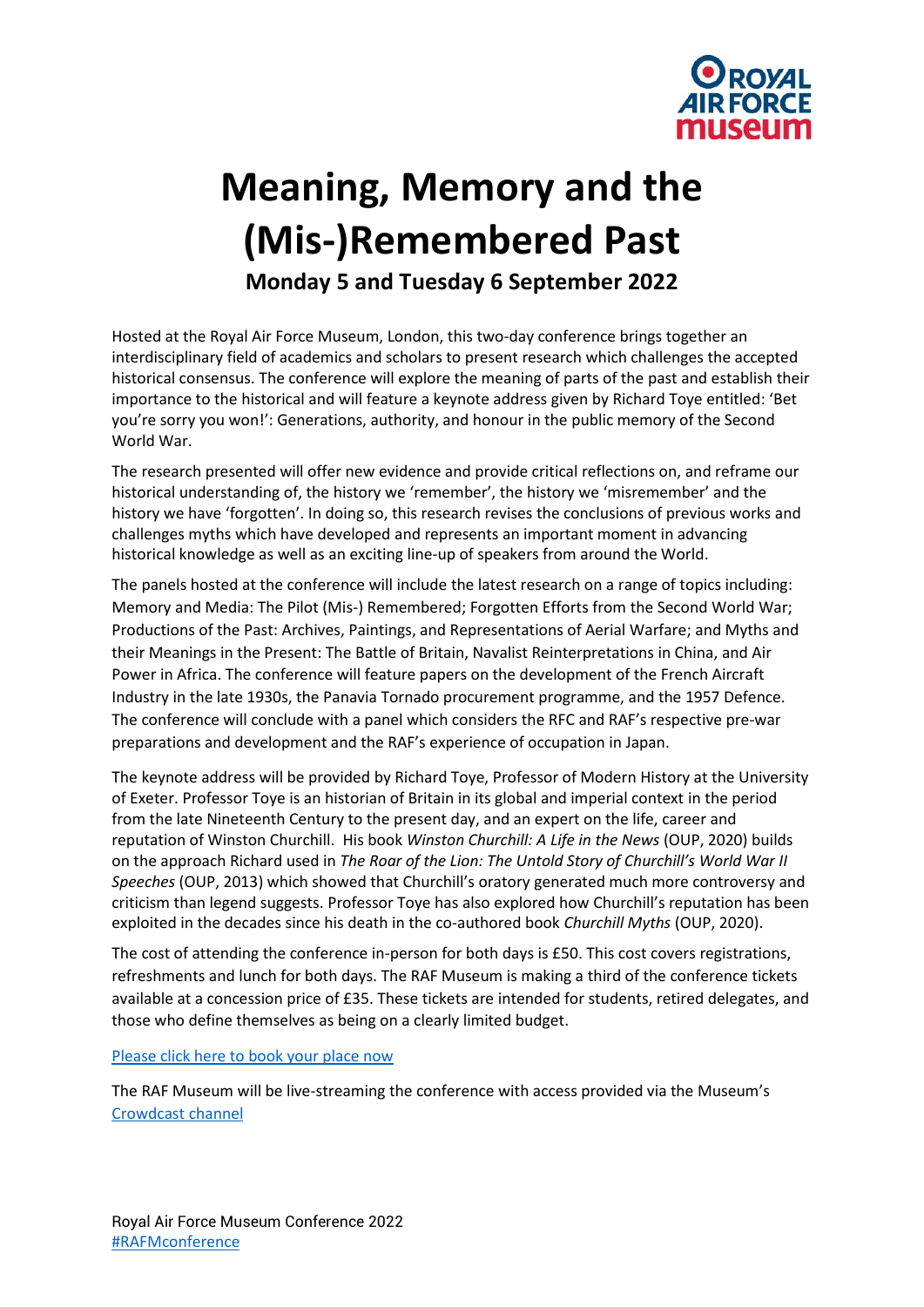# TIMES are GIVEN in British Summer Time (GMT+ 1)

# Monday 5 September

| 09:00 AM | Registration, Tea & Coffee available on arrival                                                                                                   |  |
|----------|---------------------------------------------------------------------------------------------------------------------------------------------------|--|
|          | <b>Welcome and Introduction</b>                                                                                                                   |  |
| 09:30 AM | Maggie Appleton (Royal Air Force Museum, CEO)                                                                                                     |  |
| 09:40 AM | Memory and Media: The Pilot (Mis-) Remembered                                                                                                     |  |
|          | Michael Terry — Writing the Knights of the Air: The Literature and Memory of the<br>First World War Fighter Pilot                                 |  |
|          | Abby Whitlock - The Flying Ace on the Silver Screen: Film Portrayals as an<br>Illustration of the Evolving Masculine Ideal and the Reality of War |  |
|          | Guillaume de Syon - Constructing French memories of Flight: The Use of Popular<br>Media in the Establishment of the Pilot Image                   |  |
| 11:00 AM | Tea & Coffee.                                                                                                                                     |  |
| 11:30 AM | Forgotten Efforts from the Second World War                                                                                                       |  |
|          | Gerald White - The Forgotten Contributor to the Forgotten War: The Cotton Supply-<br>Dropping Parachute of India                                  |  |
|          | Alastair Noble - Abigail Rachel - Forgotten Revenge for Coventry                                                                                  |  |
|          | Molly Sampson - Wacs Keep 'Em Flying"-the Women's Army Corps and the Army<br>Air Forces in the European Theatre of Operations, 1943-1945          |  |
| 12:45 PM | Lunch                                                                                                                                             |  |
| 1:45 PM  | Productions of the Past: Archives, Paintings, and Representations of Aerial Warfare                                                               |  |
|          | Lucy Curzon — 'WAAFs are not to carry arms': (Mis)remembering Corporal Daphne<br>Pearson                                                          |  |
|          | Jennifer Scott - 'Rarely seen - and still more rarely heard': Trenchard's curation of<br>his image through his personal archive                   |  |
|          | Christopher Sommer - Building perceptions - Exploring representations of aerial<br>warfare at the German Air Force Museum via LEGO Serious Play   |  |
| 3:00 PM  | Tea & Coffee, RAF Museum Academic Awards Presentation                                                                                             |  |
| 3:30 PM  | Villains, Meddlers, Fools?: Re-appraising Sandys, Tornado, and the French Aircraft<br>Industry                                                    |  |
|          | Samuel Hollins - Décisions de Dérision: Unacknowledged French Meddling in the<br>Panavia Tornado Programme                                        |  |
|          | Jamie Slaughter - Re-remembering the French Aircraft Industry 1937 to 1940                                                                        |  |
|          | Clive Richards (Virtual Paper) - The Villain of the Piece? Duncan Sandys, the 1957<br>Defence Review and the Royal Air Force - a reappraisal      |  |
| 4:50 PM  | End of Day One                                                                                                                                    |  |
| 5:00 PM  | Post-Day One Discussion at The Beaufort                                                                                                           |  |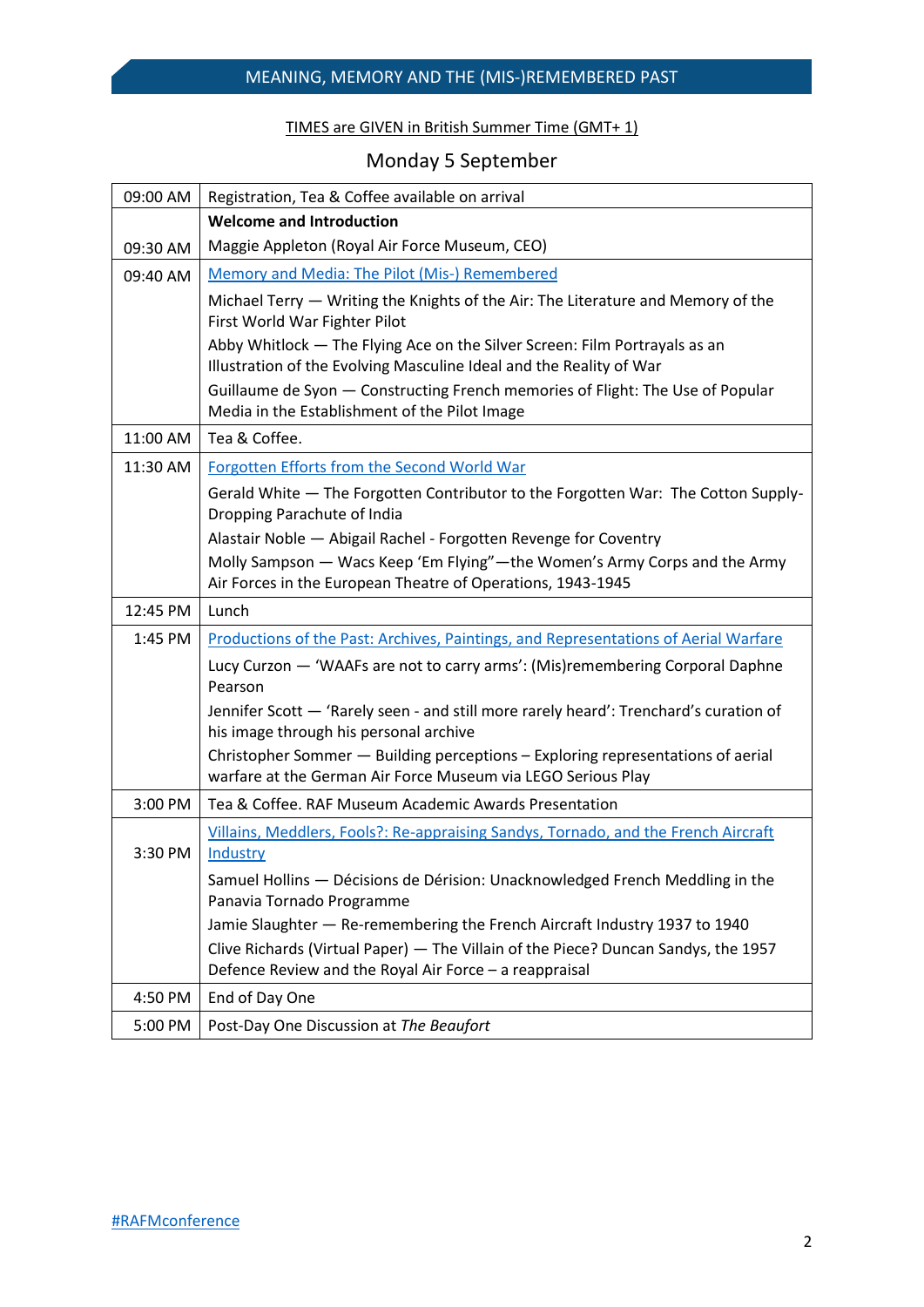|  | <b>Tuesday 6 September</b> |
|--|----------------------------|
|--|----------------------------|

| 09:00 AM | Arrival and Late Registration (Tea & Coffee)                                                                                                                  |
|----------|---------------------------------------------------------------------------------------------------------------------------------------------------------------|
| 09:30 AM | Welcome                                                                                                                                                       |
| 09:40 AM | Shaping the Aviator: Before, During and After the Second World War                                                                                            |
|          | Jane Lowes - The Shaping of Testimony of Bomber Command Veterans: Memory,<br>Catharsis, Performance and Critique                                              |
|          | Russell Smith - Proud of their Race and Loyal to Britain: The Education of Black<br>Caribbean RAF personnel and the Path to Leadership                        |
|          | Lisa Hackett - Uniform and Memory: How the Design and Presence (or Absence) of<br>Uniforms was Used to Configure the Image the Female Second World War Pilot  |
| 11:00 AM | Tea & Coffee                                                                                                                                                  |
| 11:30 AM | Myths and their Meanings in the Present: The Battle of Britain, Navalist<br>Reinterpretations in China, and Air Power in Africa                               |
|          | Sophy Antrobus - 'Their Finest Hour?': Has Embedding Myths and Eulogizing History<br><b>Impaired Military Progress?</b>                                       |
|          | Tommy Jamison - Rescuing Heritage from Humiliation: The PRC's Navalist<br>Reinterpretation of the Sino-French and Sino-Japanese Wars                          |
|          | Samuel Oyewole - Meanings and Memories of Foreign Airpower in Africa:<br>Reflections on Fears, Humiliations and Hope from the Sky                             |
| 12:45 PM | Lunch.                                                                                                                                                        |
| 1:45 PM  | <b>Keynote Address</b>                                                                                                                                        |
|          | Richard Toye - 'Bet you're sorry you won!': Generations, Authority, and Honour in<br>the Public Memory of the Second World War<br><b>Chair: Grace Huxford</b> |
| 2:50 PM  | Break.                                                                                                                                                        |
|          | 'Don't Mention the War': Mis-Remembered Preparations and Occupations                                                                                          |
|          | Stuart Hadaway - Per Ardua Ad Imperium: Royal Flying Corps Preparedness for<br>Overseas Deployments in 1914                                                   |
|          | John Peaty - The Two Royal Air Forces                                                                                                                         |
| 3:20 PM  | Peter Johnston - The Other Occupation, on the Other Side of the World: The<br>Experiences of RAF Personnel in the Post-War Occupation of Japan, 1946-1948     |
| 4:40 PM  | <b>Closing Remarks</b>                                                                                                                                        |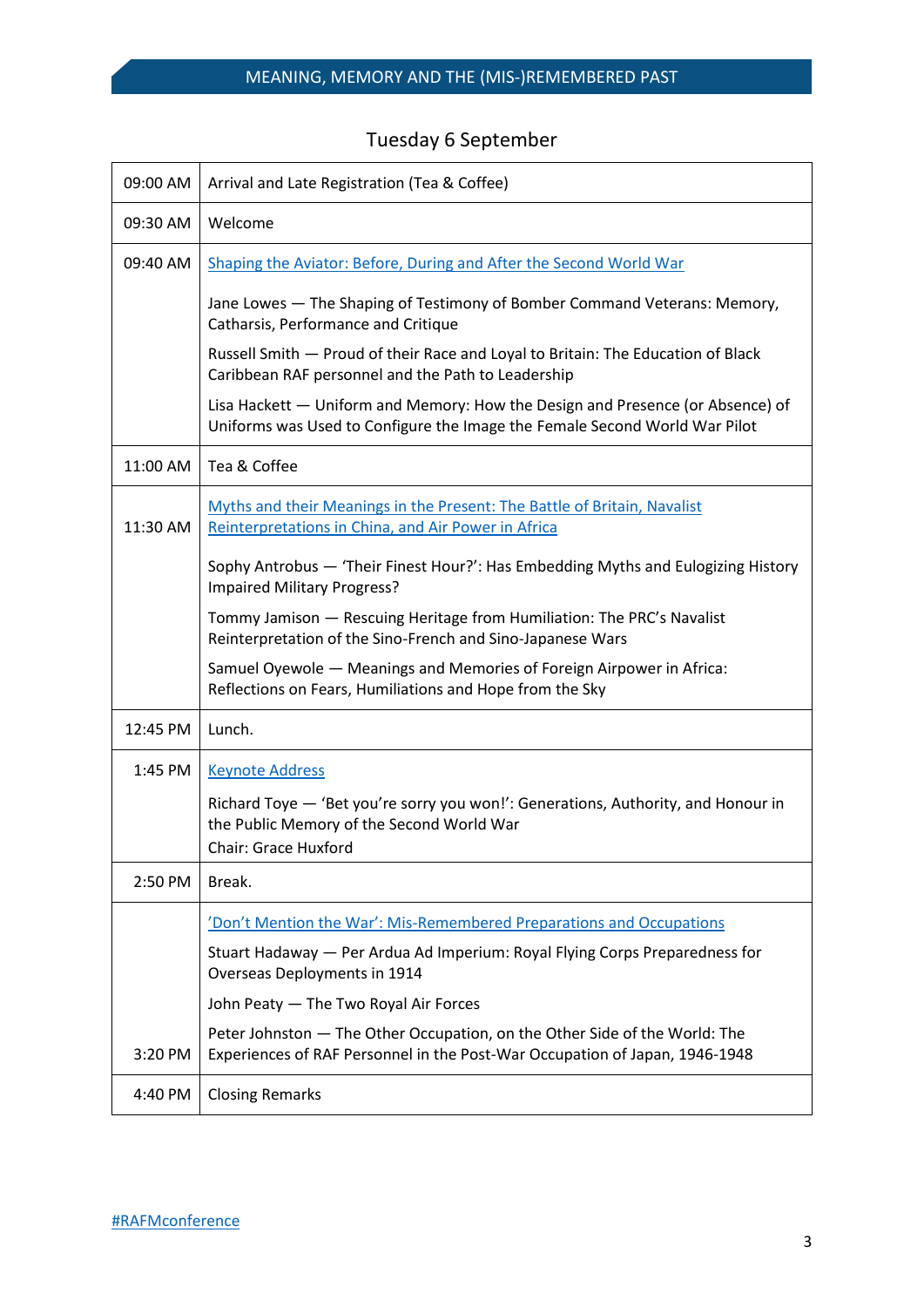# **Conference Registration and Details**

The cost of attending the conference in-person for both days is £50. This cost covers registrations, refreshments and lunch for both days.

The RAF Museum is making a third of the conference tickets available at a concession price of £35. These tickets are intended for students, retired delegates, and those who define themselves as being on a clearly limited budget.

To book you ticket for the conference please visit: [https://royalairforcemuseum.digitickets.co.uk/event](https://royalairforcemuseum.digitickets.co.uk/event-tickets/41050?%20branches.branchID=2042)[tickets/41050?%20branches.branchID=2042](https://royalairforcemuseum.digitickets.co.uk/event-tickets/41050?%20branches.branchID=2042)

If this is your first time attending an academic conference you are warmly encouraged to email the RAF Museum's Historian (details below).

The nearest stations to the RAF Museum are Colindale Underground (Edgware Branch of the Northern Line) and Mill Hill Broadway (on the Luton/King's Cross/Thameslink line). The stations are respectively, a 10- and 20-minute walk from the Museum. The 303 bus stops outside the Museum, there are bus stops for the 303 at both Colindale and Mill Hill Broadway. For full details of how to reach the Museum visit: [https://www.rafmuseum.org.uk/london/plan](https://www.rafmuseum.org.uk/london/plan-your-day/map-and-directions/)[your-day/map-and-directions/](https://www.rafmuseum.org.uk/london/plan-your-day/map-and-directions/)

Delegates are welcome to join the organisers at The Beaufort pub (2 Heritage Avenue) on the evening of 5 September. The venue has disabled access and facilities but is at least 500 metres from the Museum and you may need to arrange for transport from the Museum.

## **Access**:

The Museum is committed to providing equal access to its Research Events. All the buildings and rooms used for the conference are wheelchair accessible. However, only a limited number of wheel chair accessible seats are available in the lecture theatre. If you wish to reserve a space, you are warmly invited to contact the RAF Museum's Historian (details below). Please also contact us if there are additional arrangements that we can make for you.

## **Online:**

The RAF Museum will be live-streaming the conference. Access to the live-stream will be free via the Museum's [Crowdcast channel](https://www.crowdcast.io/rafmuseum) and the programme above contains links to the individual sessions. For the best, experience, however, the Museum recommends attending in-person.

## **Contact Us**

If you have broader questions, please contact the RAF Museum's Historian: Dr Harry Raffal, Archives, Library, and Research Department, Email [harry.raffal@rafmuseum.org](mailto:harry.raffal@rafmuseum.org)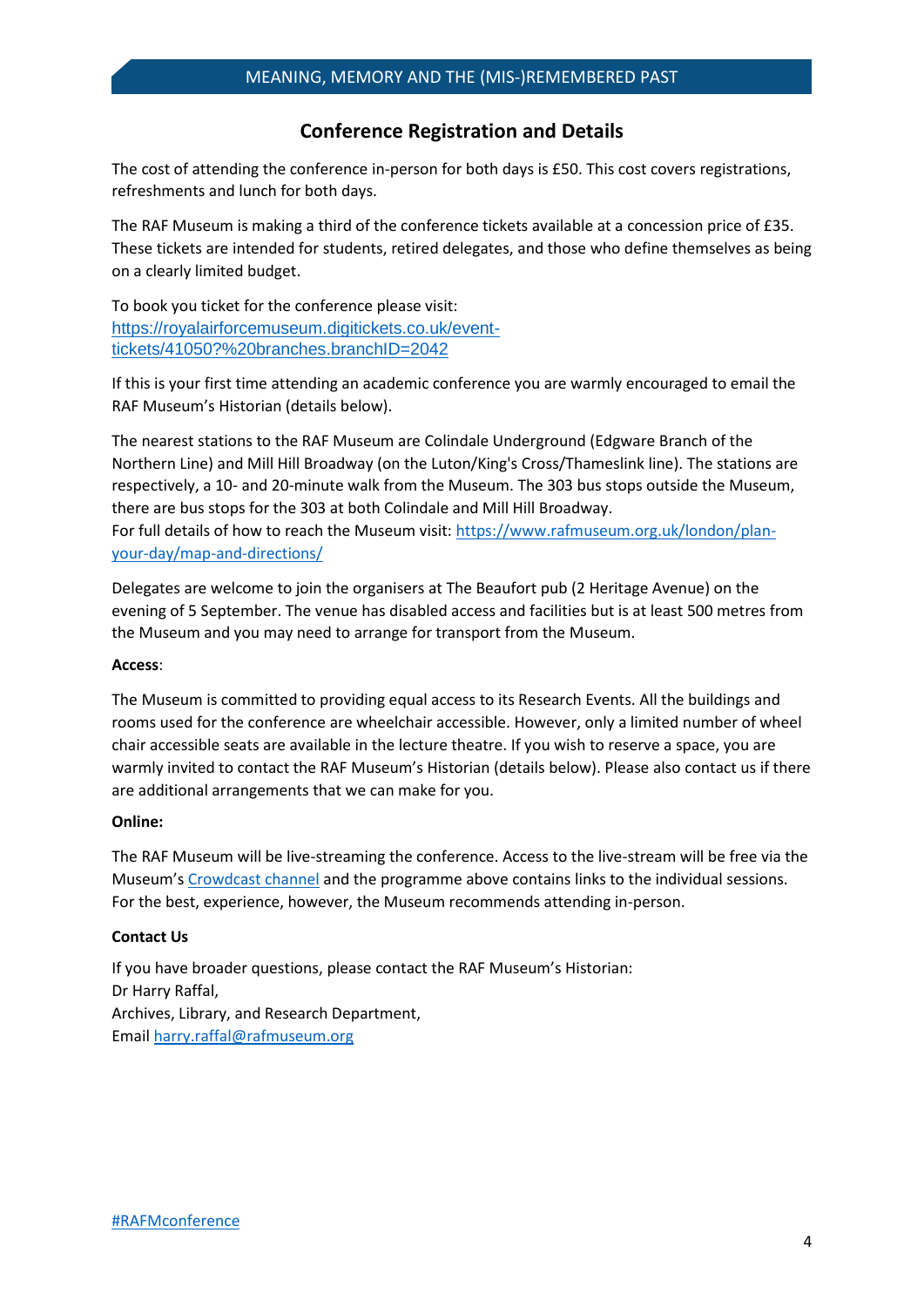#### **Keynote Speaker:** Professor Richard Toye

Richard Toye is Professor of Modern History at the University of Exeter. An historian of Britain in its global and imperial context in the period from the late Nineteenth Century to the present day, he is particularly interested in the rhetorical dimensions of politics, economics, and empire. Richard is an expert on the life, career and reputation of Winston Churchill. His book Winston Churchill: A Life in the News (OUP, 2020) explores his journalism, his media image (and his efforts to control it), and the reception of news about him by ordinary readers and viewers. This builds on the approach Richard used in The Roar of the Lion: The Untold Story of Churchill's World War II Speeches (OUP, 2013) which showed that Churchill's oratory generated much more controversy and criticism than legend suggests. The Churchill Myths (OUP, 2020), which Richard co-authored with Steven Fielding and Bill Schwarz, explores how Churchill's reputation has been exploited in the decades since his death, by, Donald Trump and Boris Johnson, amongst others. The book shows, for example, both sides in the Brexit debate have tried to make use of Churchill's (highly contested) views on European integration for their own purposes.

'Bet you're sorry you won!': Generations, authority, and honour in the public memory of the Second World War

JOHNSON: (accusingly) I fought the war for your sort. RINGO: Bet you're sorry you won!

- *A Hard Day's Night* (dir. Richard Lester, 1964)

It is often suggested that Britain has an obsession with World War II that is not merely remorseless but damaging, and even unique in Western Europe. It is certainly true that there is a powerful strand of xenophobic discourse around the war which can be found, for example, in the 1981 launch ad for the Mini Metro, in the *Daily Mirror*'s grotesque anti-German campaign during Euro '96, and in the rhetoric of some pro-Brexit politicians. However, as some scholars have noted, this interpretation of the conflict has not gone uncontested. There were in fact a multiplicity of public memories, or varieties of memory. In the 1960s the *Beyond the Fringe* and Beatles generation offered an irreverent (and to many, highly offensive) take on the war. At the same time, young historians who had not experienced the war as adults began efforts to demythologise it. This was not a straightforward generational conflict though; not all youth was rebellious and not all of those who had lived through the war defended conventional patriotism. Rather, there were conflicts of authority within and between generations – that is to say, contests over who was entitled to speak. Ultimately these were also conflicts about honour – national and individual – which were sublimated into debates about wartime events and personalities. This lecture argues that the differing public versions of the war are not merely rival interpretations but co-dependent ones; that is to say, they continually anticipate and respond to one another, and rely on each other for their continued perpetuation.

#### [#RAFMconference](https://twitter.com/hashtag/RAFMconference?f=live)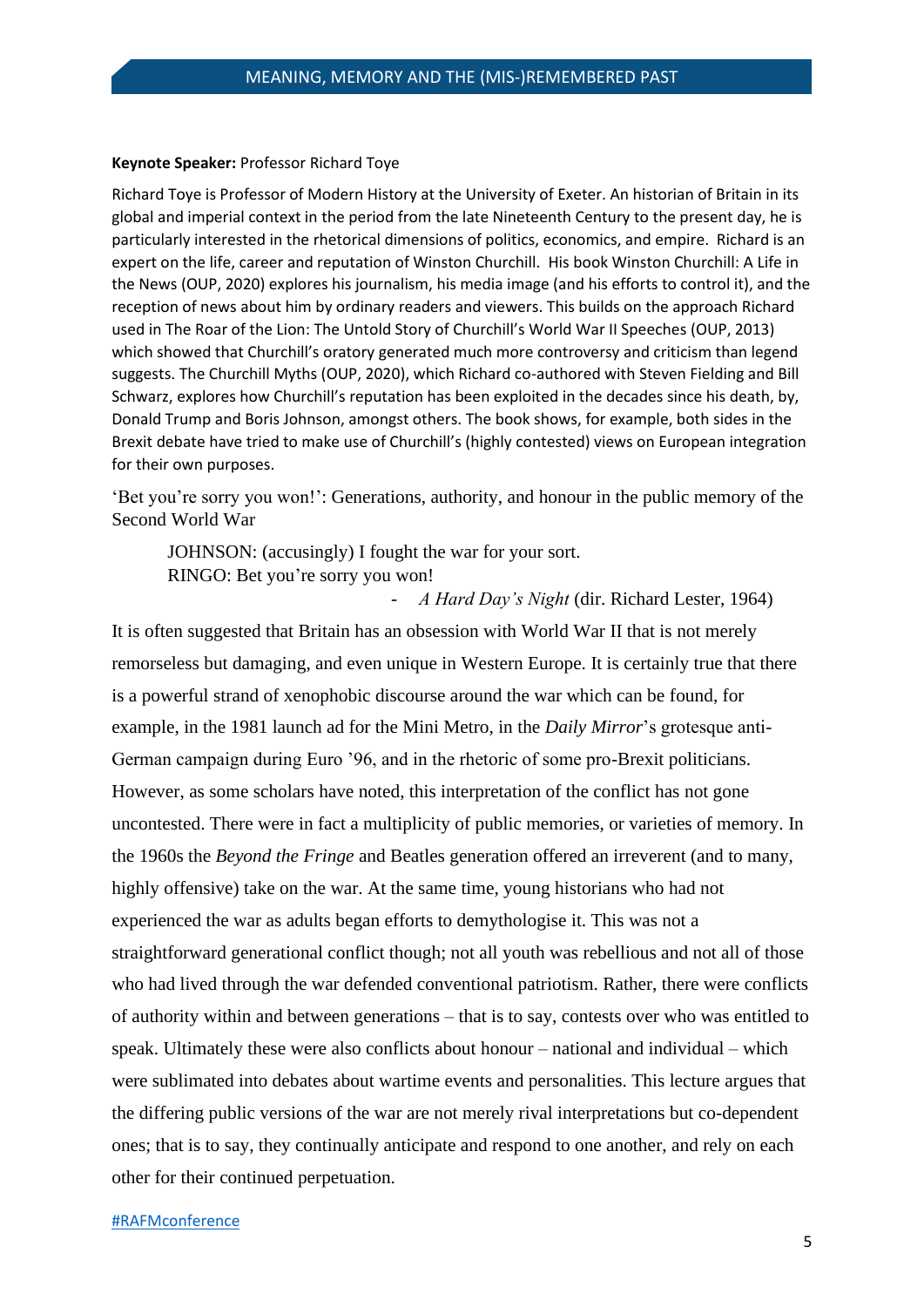#### **Speakers and Abstracts**

#### **Sophy Antrobus**

Dr Sophy Antrobus researches contemporary air power in the context of the institutional, cultural and organisational barriers to innovation in modern air forces, in particular the RAF. She joined the Freeman Air and Space Institute from Portsmouth Business School where she was a Teaching Fellow in Strategic Studies. Prior to that Sophy completed her PhD at the University of Exeter. Her thesis 'Whitehall Warriors: the political fight for the RAF 1917-1929' researched the early politics of air power and networks in Whitehall in the inter-war years.

Her publications this year have included a paper for Critical Military Studies 'Deeply Odd: Women veterans as critical feminist scholars' and a chapter on the Battle of Britain and Covid-19 in a recently published book: 'Covid-19, the Second World War, and the Idea of Britishness'.

Previously, Sophy served in the Royal Air Force for twenty years including in Iraq and Afghanistan and a tour with the Royal Navy; her final tour was commanding operations at RAF Valley. She is a Fellow and elected member of the Council of the Royal Aeronautical Society; she also chairs its Learned Society Board.

# Title: **'Their Finest Hour?': Has embedding myths and eulogizing history impaired military progress?**

## Abstract

At its heart, cultural history grapples with representation and the struggle over meaning. For militaries, narratives around key battles in their histories are rehearsed in public, in academia, in commemorations, in military education, and in the media. The Battle of Britain is mythologized by the RAF, and in wider public discourse. However, does this nostalgia and myth-making bind the service closer to its past and in the process distort its ability to modernize? The Battle of Britain in 1940 was invoked as a decisive juncture between defeat and victory, at the time by the government and later by the RAF. There are annual rituals and physical memorials dedicated to the battle which keep the myths and memories of the battle alive and continue to reproduce its meaning. However, does that mean the Force struggles to adjust to the cultural challenges of the 21st Century (such as automation, drones, the rise of the space 'domain' etc), arguably unable to accommodate them into a cultural narrative which harks back to 1940?

This paper will use a brief comparative assessment of the Royal Navy's myth-making around the Battle of Trafalgar, using archival research, to contextualise the argument that battles can hamper organisational progress over time. Over decades, how do key battles change organisations? Does their eulogization, specifically, hamper the ability of armed services to focus on the future and celebrate progress over heritage and tradition? The modern RAF, it is argued, needs to think more critically about its own identity and what it internalizes from myth-making, and how that impacts on the organisation's health and ability to look forward, particularly in terms of understanding the present and embracing technological change in the era of the fourth industrial revolution.

#### **Lucy Curzon**

Lucy Curzon holds a PhD in Visual and Cultural Studies and is Associate Professor of Modern and Contemporary Art History at the University of Alabama (Tuscaloosa AL, USA). She is the author of Mass-Observation and Visual Culture: Depicting Everyday Lives in Britain (Routledge, 2017), which was awarded (in 2018) the Historians of British Art Book Award for Exemplary Scholarship on the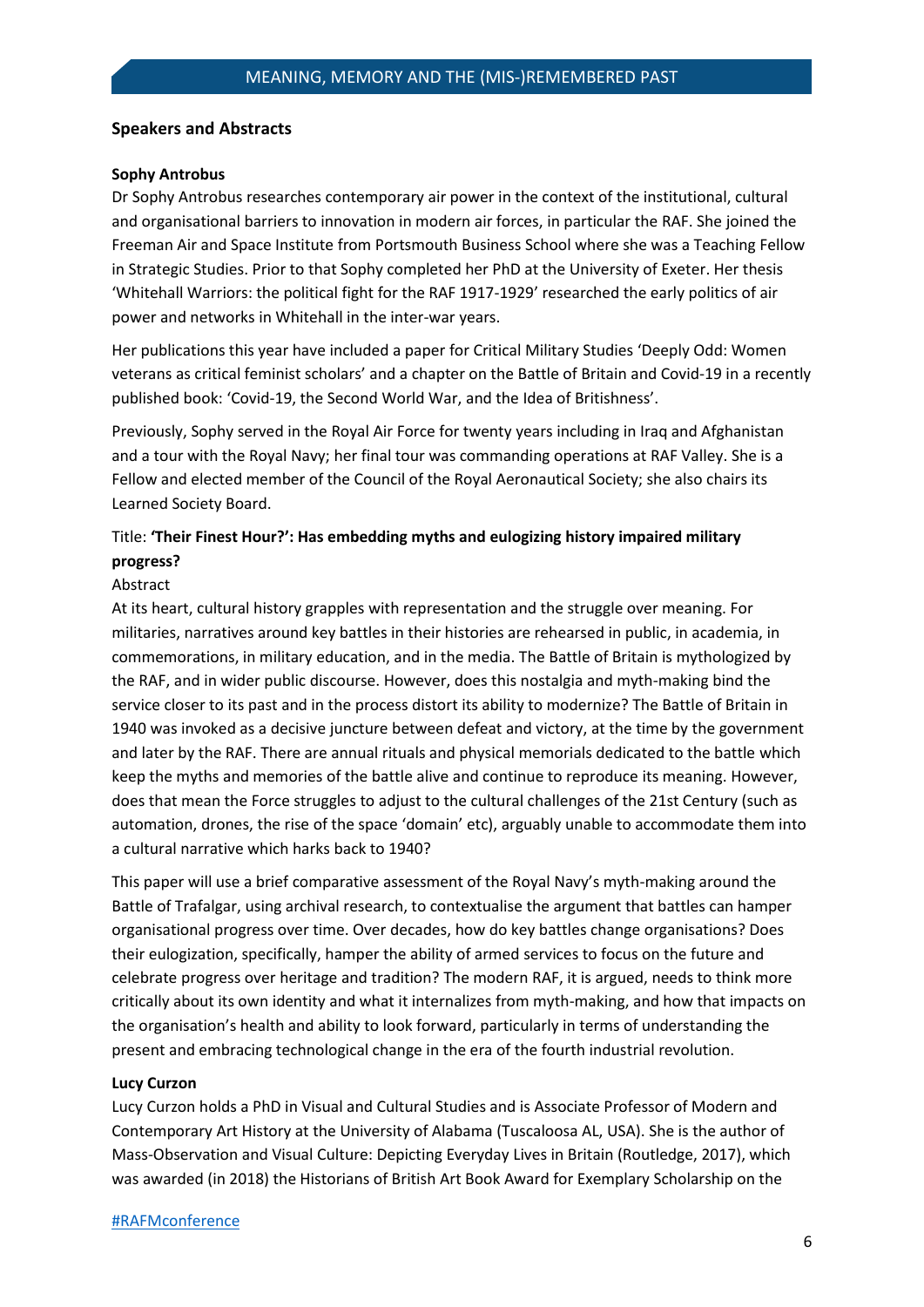## MEANING, MEMORY AND THE (MIS-)REMEMBERED PAST

Period after 1800. She is currently working on an edited collection (with Dr. Benjamin Jones, Lecturer in Modern British History, University of East Anglia) focusing on new scholarship about Mass Observation and the Mass Observation Project (contracted with Bloomsbury Academic Publishing UK) and a monograph on British women war artists (contracted with Manchester University Press). Curzon sits on the international editorial review board for Bloomsbury Academic Press UK's Mass Observation Critical Series and the board of advisors for the Ohio State University Press's Formations series. She has published articles in Visual Culture in Britain (Taylor and Francis), History of Photography (Taylor and Francis), and Oxford Art Journal (Oxford University Press).

# Title: **'WAAFs are not to carry arms': (Mis)remembering Corporal Daphne Pearson** Abstract

On 31st May 1940, Women's Auxiliary Air Force (WAAF) Corporal J.D.M. (Daphne) Pearson risked her life saving a British bomber pilot whose Avro Anson crashed after undershooting the runway at RAF Detling. Pearson's courage was officially recognized when George VI awarded her the Empire Gallantry Medal (later exchanged for a George Cross) and the War Artists' Advisory Committee commissioned Dame Laura Knight to commemorate Pearson in a formal portrait.

Knight's painting depicts Pearson in uniform while holding a respirator and looking up into the darkening sky, as if searching for planes. But Corporal J.D.M. Pearson, GC, WAAF (1940), which now resides in the permanent collection of IWM London, is not the composition Knight originally planned. Her first effort showed Pearson holding a rifle over her shoulder. Kathleen Palmer (2011) and Catherine Speck (2014) suggest that the artist's eventual removal of the gun was a sign of Knight's begrudging respect for the female combat taboo and thus a concession to more conventional wartime gender roles for women. But it is not merely this compromise that makes the portrait an interesting historical artifact. The fact that there is no record of Pearson wielding a weapon on that night (as she recounts in her 2001 autobiography, 'WAAFs are not to carry arms. Controversy is still raging[!]') makes the work doubly intriguing. It suggests, I argue, that the original image was Knight's effort to encourage a different kind of remembrance—or even a strategic misremembrance—of Pearson's actions.

This paper continues the work of feminist scholars like Lucy Noakes (1998 and 2006), Corinna Peniston-Bird (2007 and 2014), Juliette Pattinson (2007), and Penny Summerfield (1987, 1998, and 2007) by engaging Knight's portrait as a context for re-visiting historical debates about the construction of femininity in early wartime, particularly with regard to ideas of heroism.

## **Guillaume de Syon**

Guillaume de Syon teaches history at Albright College in Reading, PA, US, and serves as a research associate at Franklin & Marshall College in Lancaster, PA. He is the authors of *Zeppelin! Germany and the Airship, 1900-1939* (Johns Hopkins University Press,) and of numerous articles on the cultural history of aerospace.

For further information please visit:<https://albright.academia.edu/GuillaumedeSyon>

# Title: **"Constructing French memories of Flight: The Use of Popular Media in the Establishment of the Pilot Image."**

## Abstract

When the May 15, 1965 issue of the French weekly Paris-Match appeared on stands, its cover featured a Mirage IV nuclear-capable bomber positioned in a ballistic position, akin to that of a rocket. Inside the magazine, several shots depicted the pilots as proverbial guardians of democracy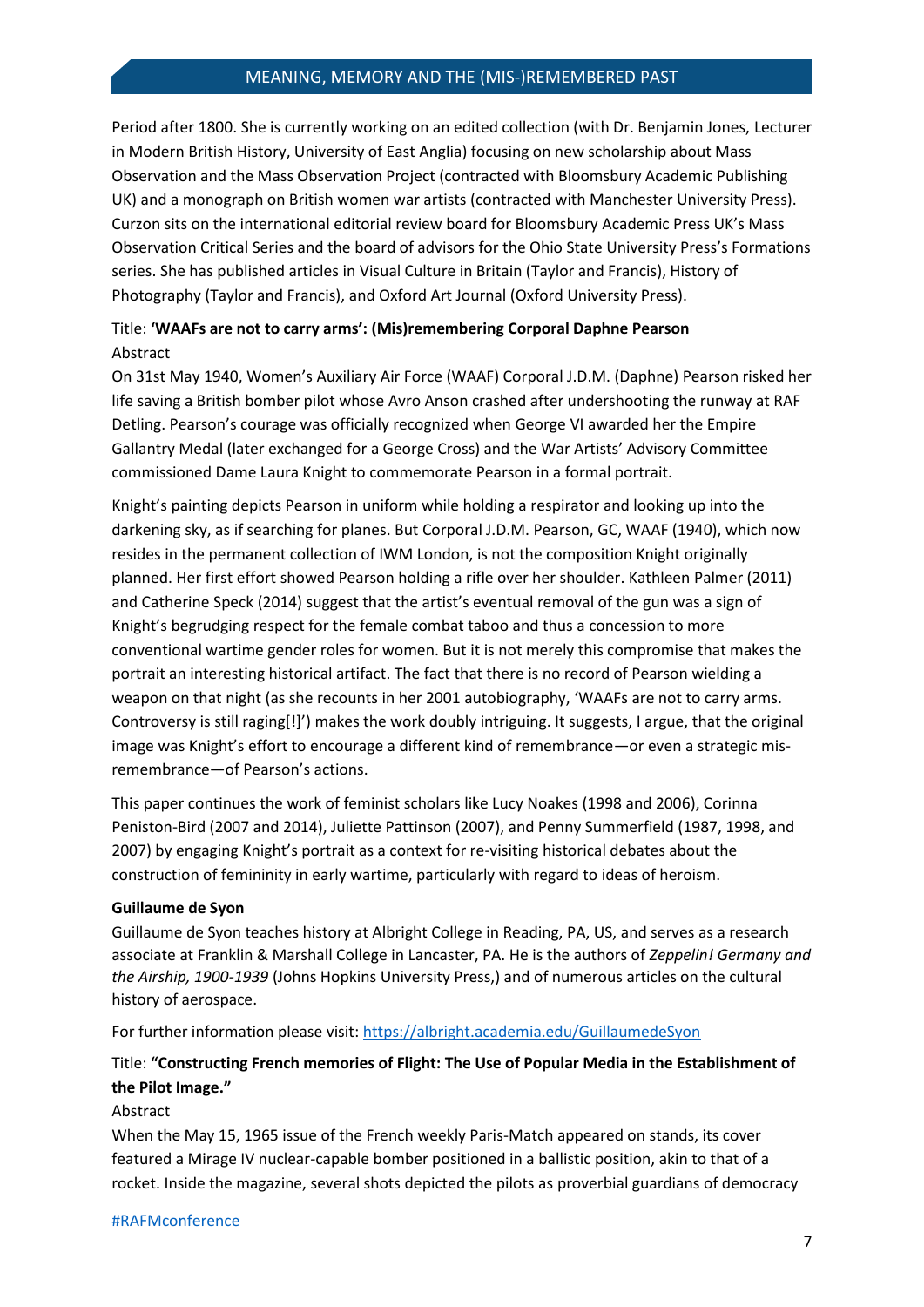who were cast as contributing to France's nuclear defense stance. Though the atomic theme was emphasized there, that of the pilot was in fact a recurring one in a magazine eager to familiarize its readership with technological advances during France's postwar era. In so doing, however, it also relied on previous images of the pilot as a knight of the air, and sought to emphasize the uniqueness of the pilot experience in an era of routine.

Relaunched by publisher Jean Prouvost in 1949, Paris-Match remained the best-selling weekly well into the 1970s by combining a peculiar mix of editorial choices capable of satisfying the full readership of the average French household, thus guaranteeing sales. Between ads promoting washing machines and reports on royal weddings, the editors nonetheless inserted technical topics throughout their coverage, thus including aviation. In so doing, and despite the emphasis on extraordinary feats, they presented the image of the flyer as a human being who was simply first among equals. This cultural imagery, though identified by Marshall McLuhan as an acceleration of sorts, and by Roland Barthes as the "Jet man," deserves in fact a closer look, as such coverage helped cast a memory of aviation that was already disappearing after World War II. To consider the meaning of such imagery, this paper relies on sociologist Anthony Giddens's work, as it argues that the iconification of individuals or events extends beyond cultural or national boundaries to rely on a globalization of images that influence, and are influenced by regional elements. Thus, by also considering the Paris-Match coverage of foreign flyers as well as that of French pilots, this paper suggests that what might be considered a national memory of the pilot.

#### **Lisa J. Hackett**

Dr Lisa J. Hackett is a Lecturer at the University of New England. She is also a founding member of PopCRN, the Popular Culture Research Network at UNE. Her research interests examine the role of clothing in various contexts, popular culture and the understanding of history. Her current research examines the roles of female Second World War pilot's uniforms in propaganda. Her latest publications include "'Biography of the self': Why Australian women wear 1950s style clothing" (2021) in Fashion, Style and Popular Culture and "The History Bubble: Negotiating Authenticity in Historical Romance Novels" in M/C Journal. Her upcoming article "Sewing History: Consuming Culture" (2022) will be published in Clothing Cultures.

#### Email: [lhacket4@une.edu.au](mailto:lhacket4@une.edu.au)

Orcid: 0000-0002-0900-3078

Twitter: @lisajhackett

Facebook: facebook.com/MaterialCultureOfFashion

# Title: **Uniform and Memory: How the design and presence (or absence) of uniforms was used to configure the image the female Second World War pilot**

#### Abstract

The figure of the Second World War Service Woman in uniform has come to be seen as an aberration in history, a time when femininity was swept aside due to the pressing needs of war. For the female pilots of the Second World War across the belligerent nations, the provision of a uniform was not guaranteed. Some, like the women of the British Air Transport Auxiliary, were provided with uniforms based upon pre-existing designs for men. Others were provided with male uniforms they had to refashion themselves, for example the Russian pilots. And others, such as some of the German pilots, were not provided with a uniform at all.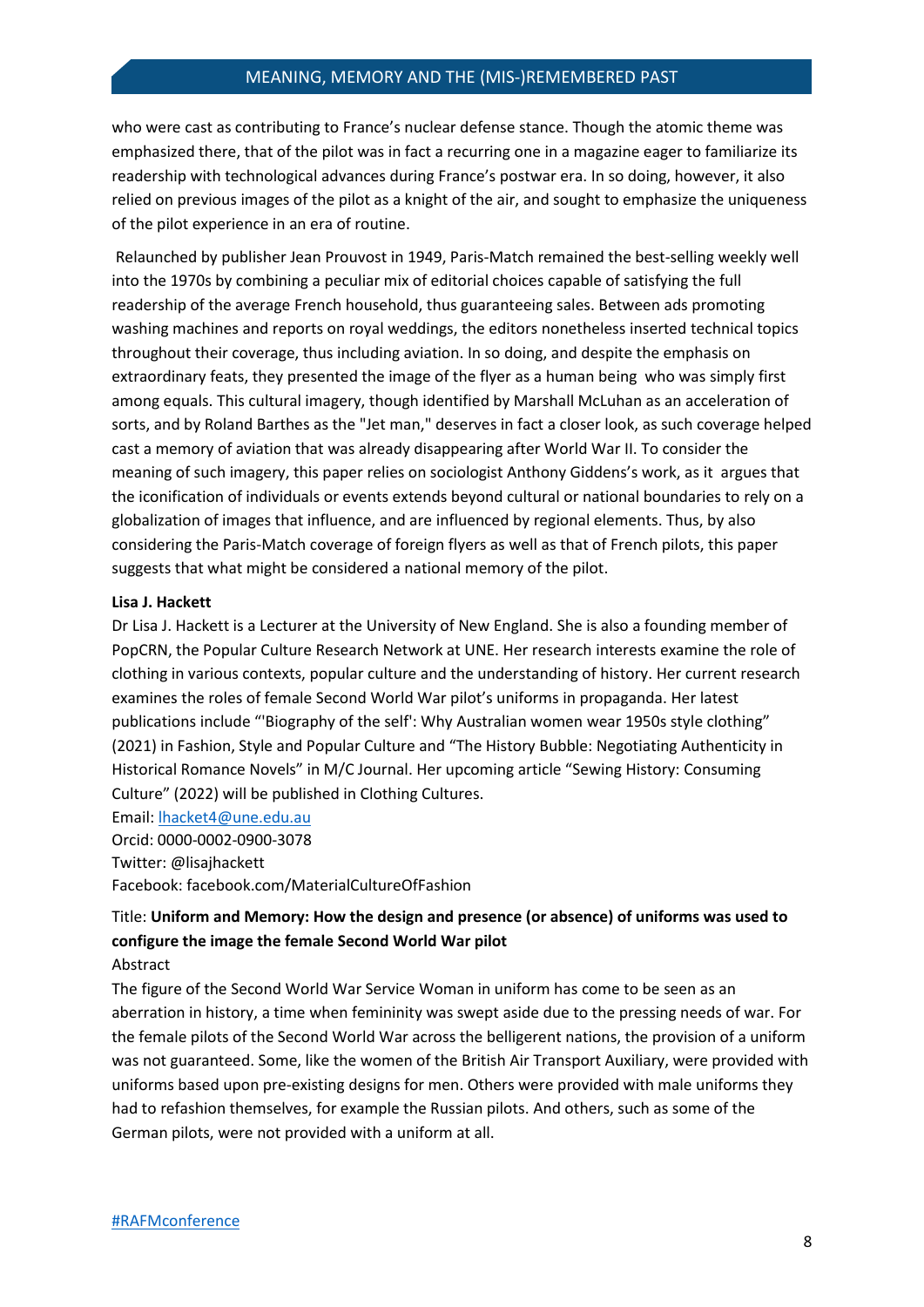## MEANING, MEMORY AND THE (MIS-)REMEMBERED PAST

How a military uniform is designed and who is allowed to wear it reveals much about a nation's social and political history. Uniforms are important in two ways. Firstly, they instil in the wearer a unifying sense of comradeship. Secondly, they act as a piece of government communication, making visible those whom the government wants recognised as serving their country. Many women who served in the Second World War did so in a supporting role, with countries such as Britain determined to use their services in a non-combat capacity. Serving female pilots in the Second World War worked in an arena that was typically configured as a masculine occupation, and thus threatened official depictions of women serving in the military. This cross-country study considers how different nations controlled the image of the female pilot in uniform. It examines and compares the effects on the women pilots of uniform policy, and how the wider public in each country understood the significance of these women's service both at the time and today.

#### **Stuart Hadaway**

Stuart Hadaway is the Research and Information Manager at the Air Historical Branch (RAF). He joined the Branch in 2009 as Senior Researcher, after spending five years as a curator in the Department of Research and Information Services at the RAF Museum. His recent publications have focused on the role of the Egyptian Expeditionary Force in the First World War.

Title: **Per Ardua Ad Imperium: Royal Flying Corps preparedness for overseas deployments in 1914** Abstract

In 1914, the Royal Flying Corps went to war. In a process usually recounted in near comic opera terms, five squadrons were sent to France to support the British Expeditionary Force. The bulk of the historiography of the Royal Flying Corps generally gives scant, if any, room to the movements further afield than France and Belgium, patrols over home waters, and the defence of the UK. Deployments to the Mediterranean, Middle East, and Africa are all virtually ignored.

This provides a very insular view of the RFC, where the bulk of operations were conducted within a familiar and largely benign climate and environment, close to centres of population and industry, and with short lines of supply and communications. The subsequent global spread of the RFC is itself an overlooked area, important to the post-war development of the RAF and ripe for further study, but that question hides a deeper one: how prepared was the RFC to undertake global operations in 1914?

Although it had only existed for two years, the RFC was built on deep foundations and was part of the military forces of the largest Empire in the world. Despite this, very little thought seems to have been given to how the flying arm would operate within an Imperial setting. Small progress had been made in the Dominions (an area that will also be examined) but the leadership from the centre of the Empire was seemingly wanting. The RAF has long prided itself on its ability to think in extra dimensions and embrace the bigger picture, and yet this feature seems lacking in the RFC in the early years (although arguably less so with the RNAS).

This paper will look at the early development of the RFC in terms of a part of global mechanism, and highlight some of the shortcomings and short sightedness that permeated their organisation and planning.

#### **Samuel Hollins**

The Panavia Tornado programme resulted from the successful tri-lateral cooperation of three European nations – the Federal Republic of Germany, Italy, and Britain. Whilst the aircraft programme bled three nations before entering formal project definition (Belgium, Canada, and the Netherlands), another attempted to join. France, whilst never formally attached the Multi-Role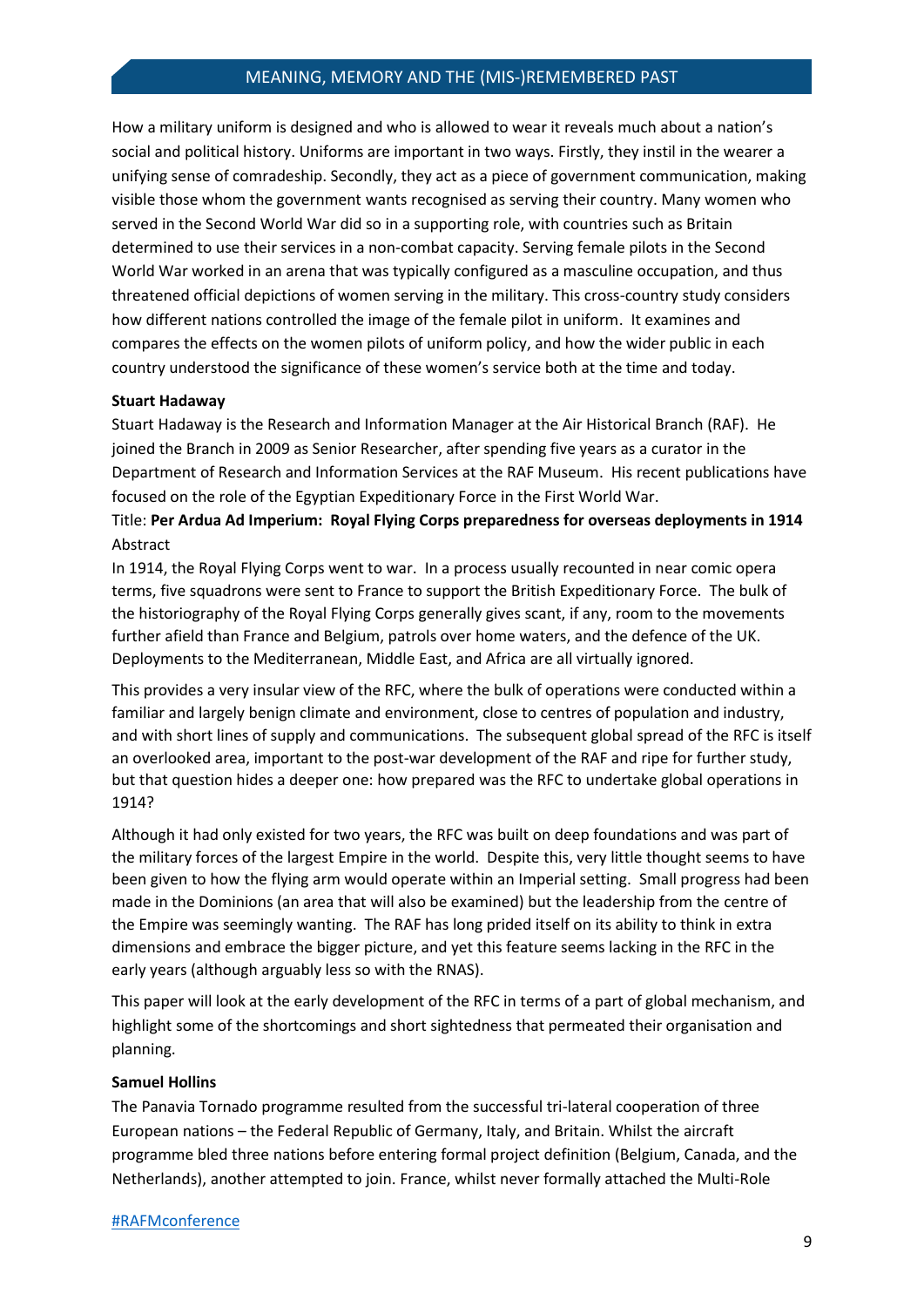Combat Aircraft (MRCA), had probed several avenues through which to intercede in the programme. British, perceptions of the intercession are clear; French interest in the MRCA was designed to delay and derail the aircrafts development.

Historical narratives have largely relegated French interaction with the Tornado to comparisons with the adjacent Mirage G project, and the prior cancellation of collaborative work that they had conducted with Britain on the AFVG (Anglo-French Variable Geometry) programme which they had unceremoniously killed via withdrawal in 1967. Other authors have falsely inserted the French into the programme's beginnings, demonstrating a lack of familiarity with either the existing but limited scholarship, or an ignorance of the available archival materials. New examinations of accessible (but un-digitised), and crucially declassified archival materials are painting an increasingly complex picture, not only of the MRCA programme itself, but also of intra-European relations during the Cold War.

The following paper will, through an interaction with high level internal British archival materials, examine British perceptions of French interest in the MRCA. We will explore why the French sought to intercede. Through this examination, the paper will demonstrate to the reader just a fraction of the exploratory and explanatory value which the aircraft possesses.

# Title: **Décisions de Dérision: Unacknowledged French Meddling in the Panavia Tornado Programme** Abstract

Samuel Hollins is a second-year PhD candidate within Lancaster University's History Department. His PhD, which is AHRC funded and in collaboration with the Royal Air Force Museum, explores the political, strategic, and economic rationale of Britain in the 1960s and 1970s. Samuel is also the Coordinating Editor for EPOCH History Magazine and has worked for the UK MOD, contributing to the incoming seventh edition of its Global Strategic Trends publication. Samuel holds memberships of the Centre for War and Diplomacy, and the Royal Air Force Historical Society. Samuel has recently been awarded the Henry Probert Bursary by the RAF Historical Society and taken up the role of Institutional Ambassador for the British Society for the History of Science.

#### **Tommy Jamison**

Dr. Tommy Jamison is a military historian and Asst. Professor of Strategic Studies in the Defense Analysis Dept., Naval Postgraduate School, Monterey, California. His work explores the history of naval development and conflict in the Pacific, with an emphasis on technological shifts and institutional adaptation. His work has been published by the Journal of Military History and Intelligence and National Security. In 2021, Dr. Jamison's dissertation "Pacific Wars" won the Society for Military History's Coffman Prize for Best Dissertation in AY 2020. He holds a Ph.D. (2020) and MA (2017) in International History from Harvard University, a BA in History from Grinnell College (2009) as well as language certificates from the Beijing Language and Culture University. From 2012-2014, Dr. Jamison worked as a Defense Intelligence Agency Staff Officer in both the Western Pacific and Afghanistan. Between 2009-2012 he served as the Intelligence Officer in a Japan-based Navy F/A-18F squadron. He currently lives in Monterey, CA with his wife and their springer spaniel.

# Title: **Rescuing Heritage from Humiliation: The PRC's Navalist Reinterpretation of the Sino-French and Sino-Japanese Wars**

#### Abstract

This paper explores the instrumentalization of historical memory in the People's Republic of China (PRC) as a means of legitimizing naval modernization in the 21st century. Since the 2010s, public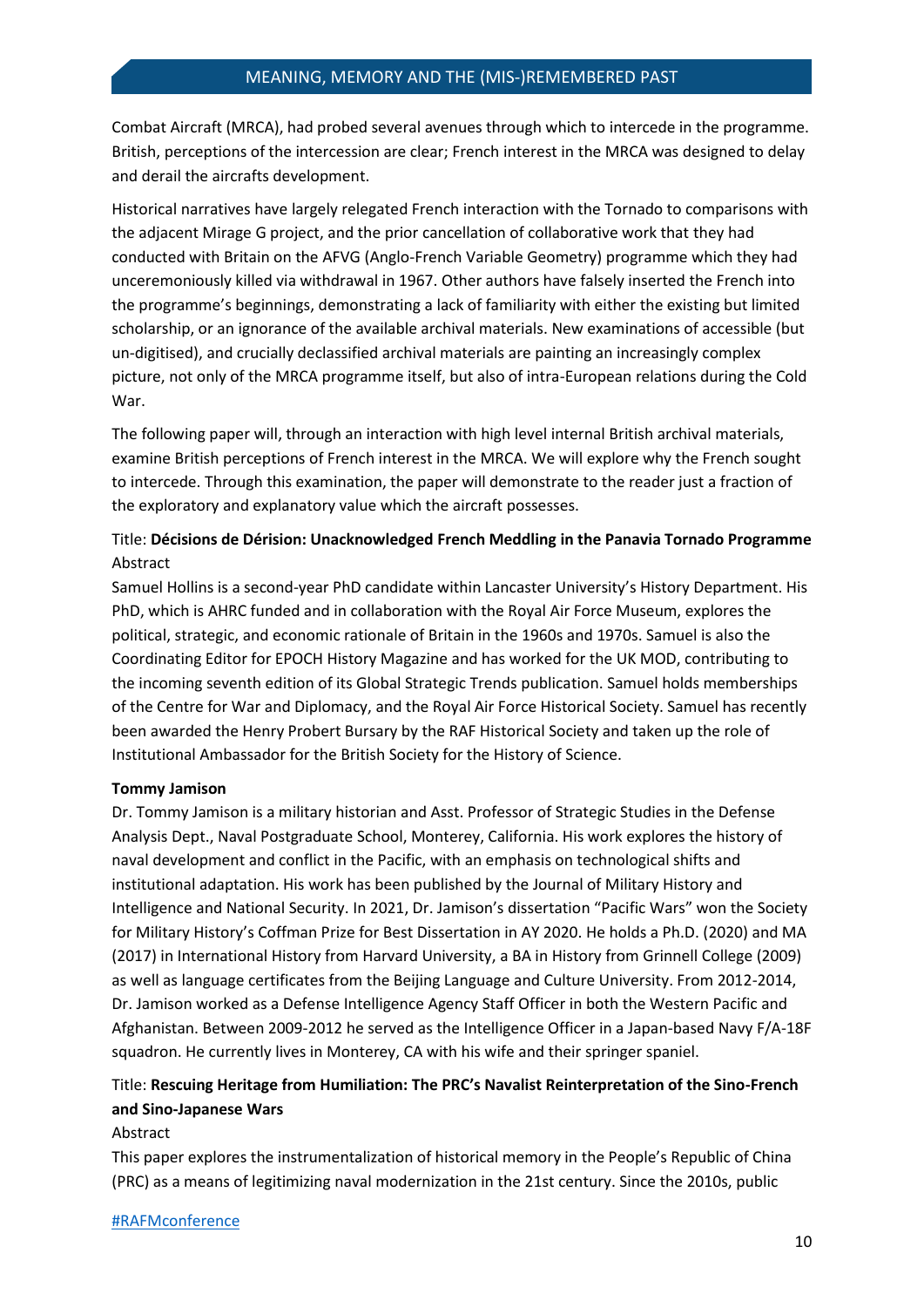## MEANING, MEMORY AND THE (MIS-)REMEMBERED PAST

memorials, historians, and propogandists have increasingly reimagined the Qing Dynasty's defeats in the Sino-French (1883-1885) and Sino-Japanese Wars (1894-1895) as China's first forays into modern, technocratic warfare at sea. Discarding old orthodoxies, the contemporary navalist reinterpretation rescues a sense of heritage from military defeat. In a stunning turn, moments more conventionally seen as low points in the "century of national humiliation" between the Opium War (1839-1842) and National Liberation (1949) now offer evidence of China's "sea power" identity and long-term commitment to modern naval capabilities. Here historical example and myth are political tools, stressing China's identity as a maritime state and contextualizing the vast transformation of the People's Liberation Army Navy (PLAN) into a professional, technologically enabled force. Out with the Maoist historical dogma and its emphasis on "People's War," and in with Mahanian navalism. Even as professional histories of the Sino-French and Sino-Japanese Wars become more nuanced, the Qing Navy as a cultural symbol and/or object of public history has metamorphosized from a caricature of humiliation into a mythologized origin story for the modern PLAN. This paper will review mainland Chinese academic papers, public memorials, and propaganda films for evidence of the navalist (mis-)remembering of the late-Qing wars. By documenting PLAN historical revisionism, it also points to future research opportunities regarding the People's Liberation Army Air Force (PLAAF) and its creation during the Korean War: a strategic stalemate that is nonetheless remembered as a heroic victory against "American Imperialism." The PRC's search for a tradition of "sea power" in the nineteenth century is, I argue, likely mirrored by similar debates about air power and its history after the Second World War.

#### **Peter Johnston**

Dr Peter Johnston is the RAF Museum Head of Collections and Research. He has acted as an expert and accompanying academic on battlefield tours from Flanders to the Falklands, as well as regularly appearing across media channels. His first book, British Forces in Germany: The Lived Experience, was the authorised history of the British forces in Germany from 1945-2019, and published by Profile Editions in October 2019. He has also published on recruitment propaganda and museum collections. Peter studied History and Modern History for his Undergraduate and Masters degrees at the University of Durham, and completed his PhD at the University of Kent, focusing on recruitment and culture in the British Armed Forces

# Title: **The Other Occupation, on the Other Side of the World: The Experiences of RAF Personnel in the Post-War Occupation of Japan, 1946-1948**

## Abstract

In the aftermath of the Second World War, the RAF joined the victorious allies in occupying the territory of its defeated enemy. It established bases, communities of service personnel, and undertook an air policing and disarmament role in support of a military government, imposing its rule and beginning the rebuild of a defeated nature.

But this paper isn't about the RAF in Germany. It's about the role of the RAF in the other post war occupation; that of Japan. This is an experience that has been far less documented in the historiography of the post-war period, has featured far less in Museum collections and exhibitions, and has been relegated to the fringes of our understanding of the post-war Armed Forces and world. Even the famous 'Spitfires over Japan' of Ginger Lacey and company have barely merited more than a few pages in the history books. Short in duration, this intensely complex military operation is worthy of study.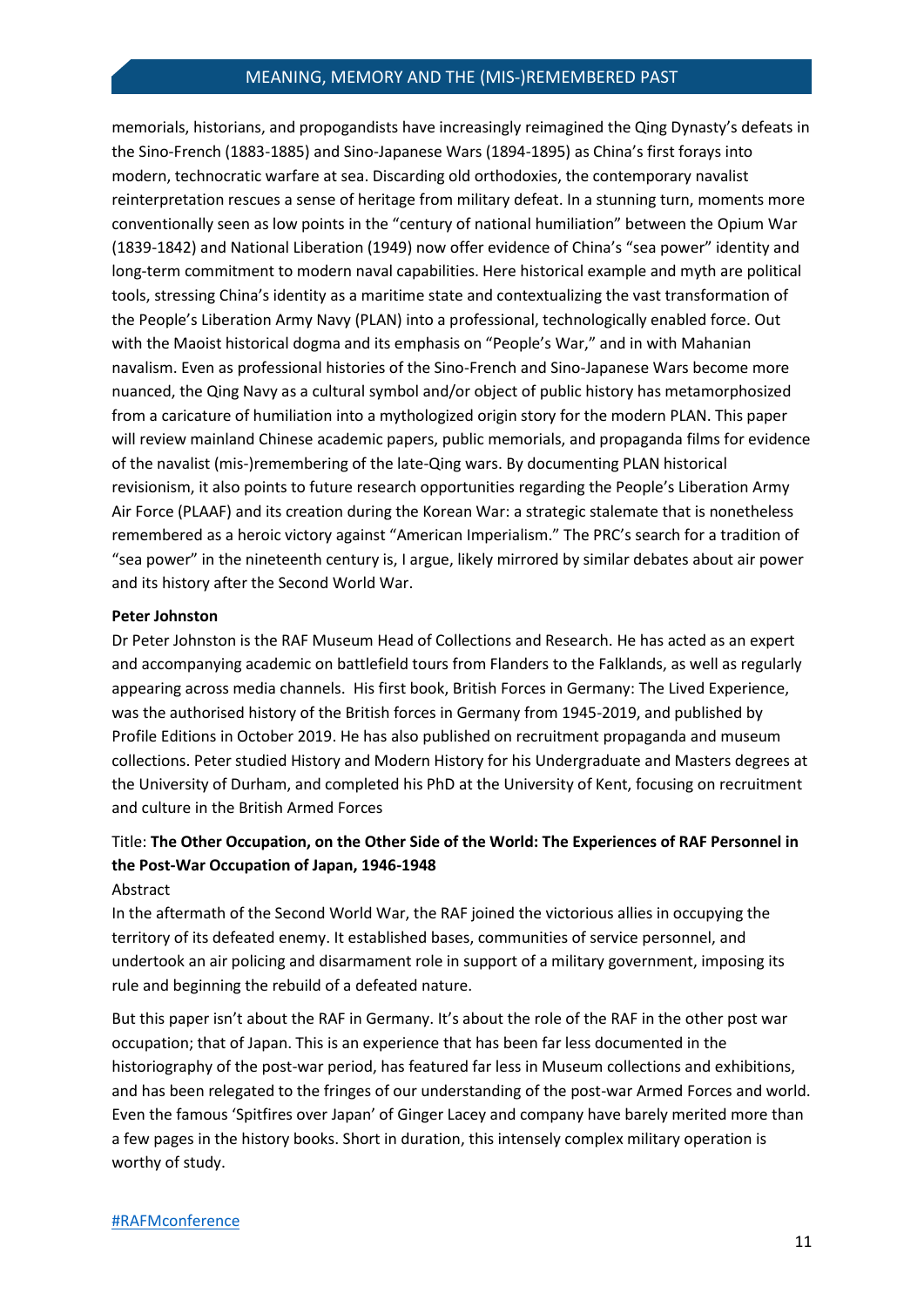Learning more about how the RAF established itself in the ashes and ruins of Japan, with Hiroshima looming large as the ultimate consequence of air power, provides many salient lessons for the modern era. It provides an insight into coalition politics and multinational cooperation at the limit of operations. It provides a wider historical context for how military forces can be adapted to provide aid to the civil power in cases of natural disaster, or employed to help support civil authorities monitor sea lanes for illegal immigration. This paper will explore these alongside the human experience of serving in the RAF at this time

#### **Jane Lowes**

Jane Gulliford Lowes is a postgraduate student, currently studying for a Master's Degree in Second World War Studies: Conflict, Societies and Holocaust, at the University of Wolverhampton. Her particular interest is in Bomber Command and the Strategic Bombing Campaign. Jane has recently abandoned her career as a lawyer to write full time; her second book, "Above Us, The Stars: 10 Squadron Bomber Command – The Wireless Operator's Story" was published in 2020. Jane is a member of 10 Squadron Association and a speaker for the Commonwealth War Graves Commission. She also lectures to groups throughout the country on social history and on the work and men of Bomber Command.

# Title: **The Shaping of Testimony of Bomber Command Veterans: Memory, Catharsis, Performance and Critique**

#### Abstract

This paper will consider some of the factors which have shaped the testimony of Bomber Command Veterans over the last eight decades, and how this 'shaping of testimony' can pose problems for present day historians.

In his ground-breaking work on Holocaust survivor testimony, Christopher Browning cautioned against the unquestioning acceptance of testimony, and argued that the greatest challenge to the historian in the use of survivor testimony as historical evidence is posed 'not by those who are inherently hostile to it but by those who embrace it too uncritically and emotionally.' Can this criticism be levelled at students and academics researching the work and men and women of Bomber Command?

Why do veterans relay their accounts of their experiences in a particular way? What influences their decision-making process, in terms of the information they decide to share, and the information they keep private? To what extent are their accounts influenced by 'collective memory' and 'accepted narrative', a need for catharsis, and the cultural, social, and political context of the time in which that testimony is given? Is there a danger that the giving of testimony has taken on a performative element, and that the finely-honed and oft-repeated account has gained in the telling over the years and bears no relation to actual historical events? Does it matter?

In recent years, as the last of these wonderful old men fade away and the Second War begins rapidly to fade from living memory, in our haste to accord veterans due respect, there has perhaps been a tendency towards a belief that that the authenticity of survivor accounts is more important than their factual accuracy.

In this paper I will advocate the adoption of a forensic, critical approach to veteran testimony, and will consider what aviation historians, particularly in this context those working with the accounts of Bomber Command veterans, can learn from academic approaches to Holocaust survivor testimony.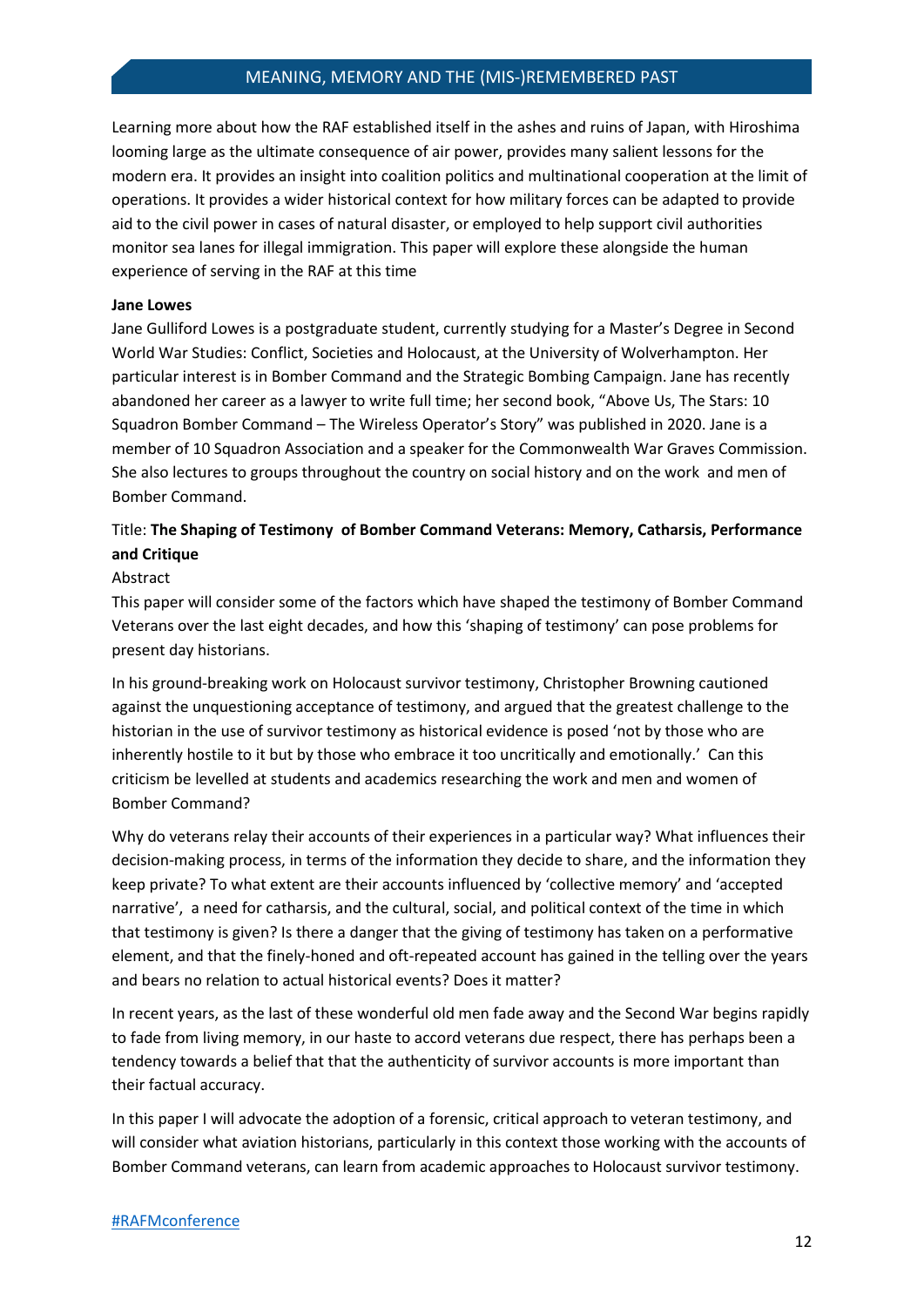When analysing veteran testimony, the aviation historian must be prepared to adopt a bold and forensic approach. In the same way that a lawyer would examine witness statements and crossexamine the witness in the context of legal proceedings, the historian must probe and challenge, ask potentially difficult questions, and look beyond established, accepted narratives and the so-called 'collective memory.'

#### **Alastair Noble**

Dr Alastair Noble is a Historian with the Air Historical Branch (RAF) at RAF Northolt. He previously worked at the Royal Military Academy Sandhurst, Scotland Office, Foreign and Commonwealth Office and The National Archives, Kew. He is the author of books, articles and book chapters on contemporary military, political and diplomatic history. In AHB, he is currently examining British Defence Policy and the Royal Air Force since 1970, with a closer focus on defence reviews and their impact on the Service.

#### Title: **Abigail Rachel - Forgotten Revenge for Coventry**

Abstract

While the Luftwaffe's devastating raid on Coventry on the night of 14-15 November 1940 is still remembered and commemorated to this day, the RAF's attempt to exact revenge is largely forgotten. Using British and German sources, this paper considers Operation 'Abigail Rachel'. This operation was mounted by Bomber Command, one month later, on the night of 16 December, against Mannheim.

'Abigail Rachel' was a one-off attempt by Bomber Command to shift away from its commitment to precision bombing. Nevertheless, it would be mistaken to view Bomber Command's efforts in 1940- 41 as having much precision. 'Abigail Rachel' was to constitute revenge for Coventry through an area attack on a German industrial city. The objective was to cause maximum damage to Mannheim.

The paper will explain how 'Abigail Rachel' did some damage but nothing like that inflicted by 'Moonlight Sonata' in Coventry. Numerous factors explain the disparities between the two operations. The Coventry raid was mounted by more than three times as many German aircraft than Bomber Command finally assembled on 16 December. Various technical advantages also rested with the Germans. Moreover, photographic reconnaissance subsequently ascertained only a small percentage of the bombs meant for Mannheim fell within the target area. Some buildings were hit, around three dozen Germans perished, and bomber losses were relatively light, but the overall operation had little resemblance to the carnage in Coventry. That would come later, with interest. Meanwhile, German propaganda would talk of targets being 'Coventrated' by heavy bombing but the term 'Mannheimed' never entered the RAF lexicon.

This examination of a forgotten operation examines the debate on the ethics of area bombing, specifically when there was no other way to strike the German foe effectively. In doing so, it will illustrate the limitations of British air power at this stage of the war.

#### **Samuel Oyewole**

Samuel Oyewole is a lecturer at the Department of Political Science, Federal University Oye-Ekiti, Nigeria. His research interests cover African affairs, military and strategic studies, crisis management, and development studies. His articles have appeared in many learned journals, including Astropolitics, Australian Journal of Maritime and Ocean Affairs, African Security, African Security Review, Defence Studies, Defense and Security Analysis, Journal of Asian and African Studies, New Zealand International Review, Politikon, South African Journal of International Affairs,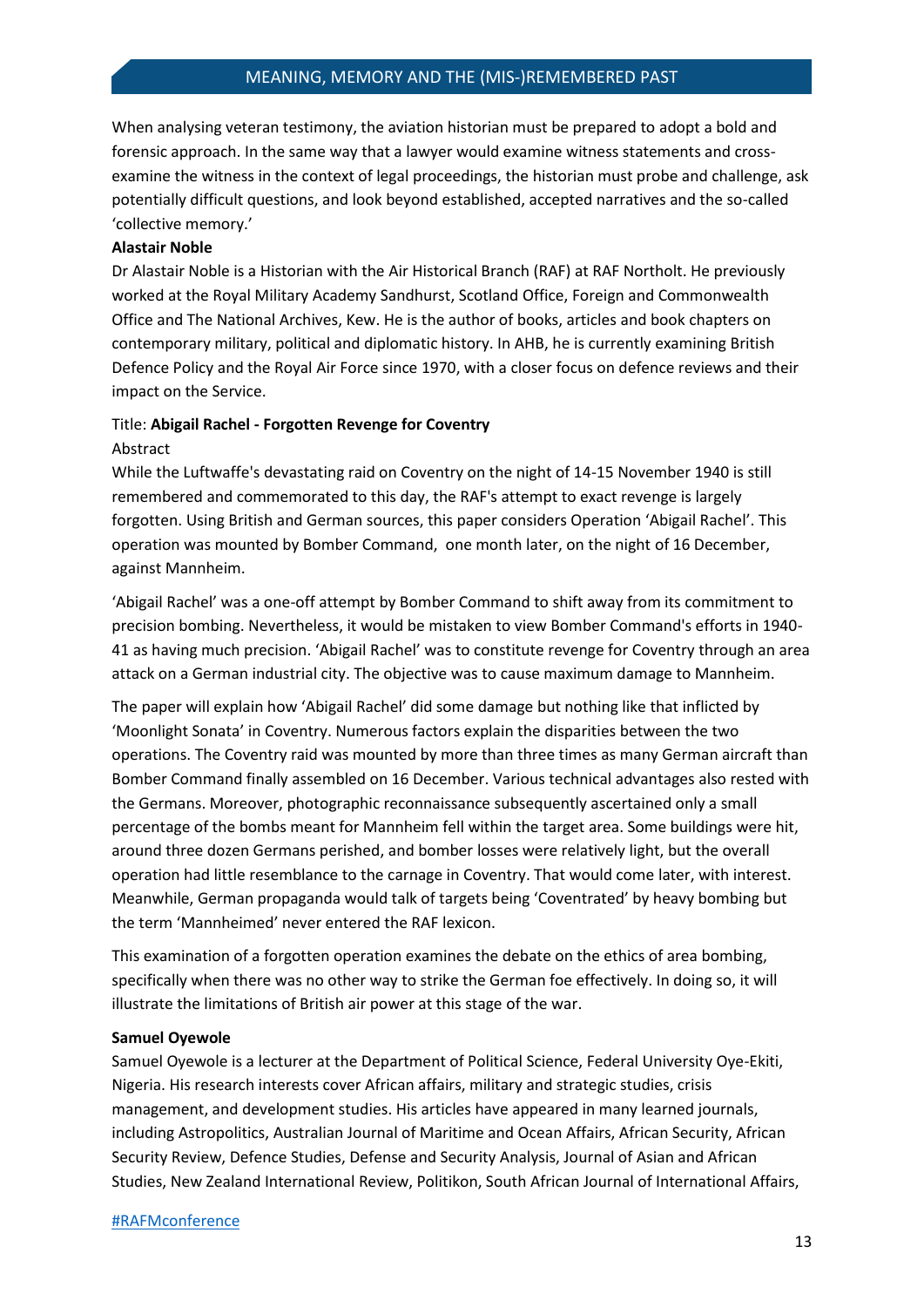Strategic Analysis, and Studies in Conflict & Terrorism. He is the co-editor of *Boko Haram's Campaign of Terror in Nigeria: Contexts, dimensions and emerging trajectories* (Routledge, 2021), *and Power Politics in Africa: Nigeria and South Africa in Comparative Perspective* (Cambridge Scholar, 2020).

# Title: **Meanings and Memories of Foreign Airpower in Africa: Reflections on Fears, Humiliations and Hope from the Sky**

## Abstract

Africa has hosted numerous air campaigns that involved foreign powers since the early 20th century. Besides the pioneered Italian air war in Tripolitania (1911-1912), often remembered cases of foreign airpower in Africa include the air components of the World Wars in the continent, the colonial air policing and counterinsurgency of the British, French and Portuguese Empires, the Cold War interventions of the US, the USSR and their allies, hostilities between African and foreign militaries, the war on terror in Somalia and beyond, and the responsibility to protect (P2P) in Libya. Often less remembered, however, are the roles of foreign airpowers in building the capacities of African militaries and humanitarian support for the populations in theatres of conflict and disaster. Despite some efforts to document the experiences of foreign airpower in many African theatres, there is little known attempt to understudy the meanings and memories of the subject in the continent. African perspectives are often underestimated, misrepresented, and overlooked in the dominant externally constructed narratives of air campaigns by foreign powers in the region. This development has left Africa with little or no coherent understanding, and often misremembered and forgotten memories, of airpower by foreign powers, whom have also received limited feedback on their deployment, presence and operations in the region. Accordingly, this study seeks to examine relevant perspectives to unluck the meanings and memories that better reflect African experiences with foreign airpower. In this case, it is observed that African meanings of different elements of foreign airpower - including air base, war, capacity building and humanitarian support - generally reflect memories of fears, humiliations and hope, which are rooted in numerous experiences over a century. This study will be relevant to military and strategic understanding, research and policy in Africa and foreign powers with significant airpower-related interests in the continent

#### **John Peaty**

John Peaty is a Fellow of the Royal Geographical Society and of the Royal Historical Society. He holds a PhD and MA in War Studies from King's College London, where he also attended the intelligence studies programme, He served for many years on the Committee of the British Commission for Military History in the post of International Secretary. He is a founder member of the Royal Air Force Historical Society, the Chair of the Templer Medal book prize and a Council member of the Society for Army Historical Research, the Convenor of the Historical Military Mapping Group and a Council member of the British Cartographic Society, a Committee member of the Royal Engineers Historical Society, a member of the National Army Museum's Research and Collections Advisory Panel and a life member of the University of London's Institute of Historical Research. He has lectured widely to both specialist and non-specialist audiences, both in the UK and overseas. He has published articles, chapters and essays. He worked at the Ministry of Defence for many years, including at the Army Historical Branch, the Defence Evaluation & Research Agency and Defence Intelligence. He was closely involved with the British Army's commemoration of the centenary of the First World War. He has guided both military and civilian groups around battlefields across the globe.

#### Title: **The two Royal Air Forces**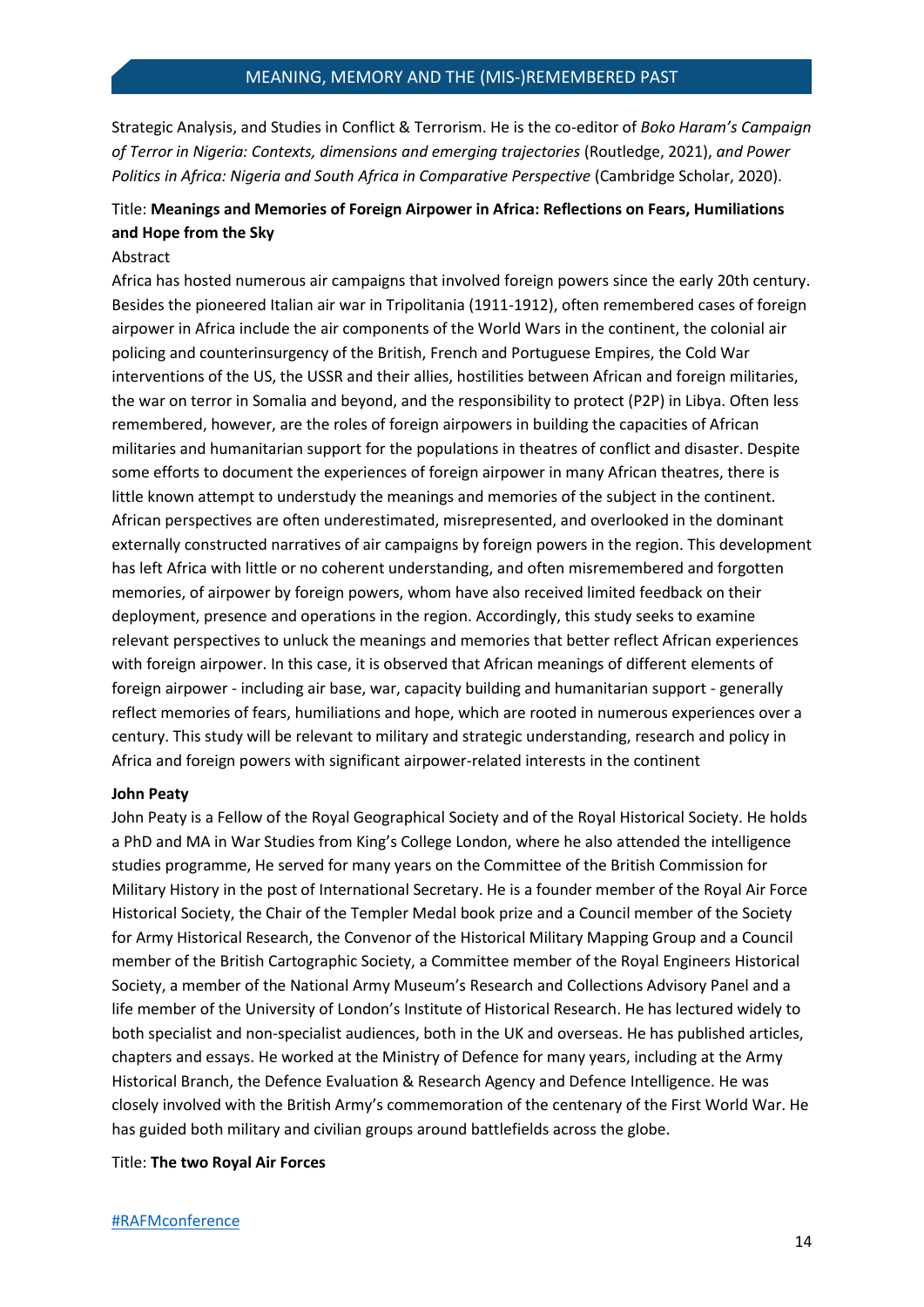#### Abstract

The world's first independent air force was created in Britain in 1918: the Royal Air Force (RAF). The world's second independent air force, the Regia Aeronautica (Royal Air Force), was created in Italy in 1923, building on the Italian use of airpower since 1911.

The paper will examine the relationship between the two air forces between 1923 and 1933 (when Mussolini replaced the pro-British pro-American anti-German Balbo as head of the Regia Aeronautica). The paper will show that, building on their wartime alliance, in this period the two air forces were friends, admirers, competitors and rivals, to their mutual benefit.

The period of Balbo's leadership (1926-33) was the golden age of the Italian air force. It is a sad fact that – due to later wartime enmity - the remarkable achievements of Italian designers, pilots, manufacturers, theorists etc. in those years – which were so much admired in the contemporary RAF - are now largely forgotten. As are the warm relationship between Italian airmen and the airmen of other countries and the great respect for Balbo and the Italian air force in other countries, especially the UK, during this period.

Particular subjects examined will include: Balbo's mass formation long-distance transoceanic flights ("Balbo" becoming the accepted RAF term for a large formation of aircraft); the record-breaking successes of Italian pilots and aircraft in competition with British pilots and aircraft (especially the Schneider Trophy contests); the great technical achievements of Italy's designers and manufacturers in rivalry with British designers and manufacturers. The paper will also examine the personal nature of the respect for, and close contacts with, the Italian air force, including: the visits to Italy of Hoare and of Wedgewood Benn; the visits to the UK of Balbo. The paper will also examine the influence of Italy on Trenchard's statement of UK air strategy in 1928.

The paper is based on research undertaken both in the UK and Italy.

#### **Clive Richards**

Clive Richards is an independent scholar based in Malvern, Worcestershire. He served on the staffs of the Department of Research and Information Services, RAF Museum between 1993 and 1996 and the Ministry of Defence Air Historical Branch between 1996 and 2008. On leaving the Ministry of Defence he has continued to research and write on air power matters, and in December 2017 he was awarded an MA in Air Power: History, Theory and Practice by the University of Birmingham.

Clive has delivered papers at conferences held by the Royal Air Force Museum, the RAF Centre for Air and Space Power Studies, the Royal Air Force Historical Society, the British Commission for Military History and the Polish Historical Society. His account of the early development of military aviation in India and the creation of the Indian Air Force appeared in The British Indian Army: Virtue and Necessity, edited by Dr Robert Johnson (Cambridge Scholars Press, 2014), and he also wrote The University Air Squadrons. Early Years, published by COMEC in their Occasional Paper series in 2016. Clive has contributed to several other publications, including the *RAF Historical Society Journal*, the *Royal Air Force Air Power Review* and *The Aviation Historian*.

# Title: **The Villain of the Piece? Duncan Sandys, the 1957 Defence Review and the Royal Air Force – a reappraisal**

## (Virtual Paper) Abstract

Duncan Sandys' tenure as Minister of Defence between January 1957 and October 1959 is steeped in controversy. To many within the British aviation community, he has come to represent something of a bête noire. Central to the case against Sandys is the 1957 Defence Review, the results of which were encapsulated in a White Paper presented by him to the House of Commons on 16 April 1957.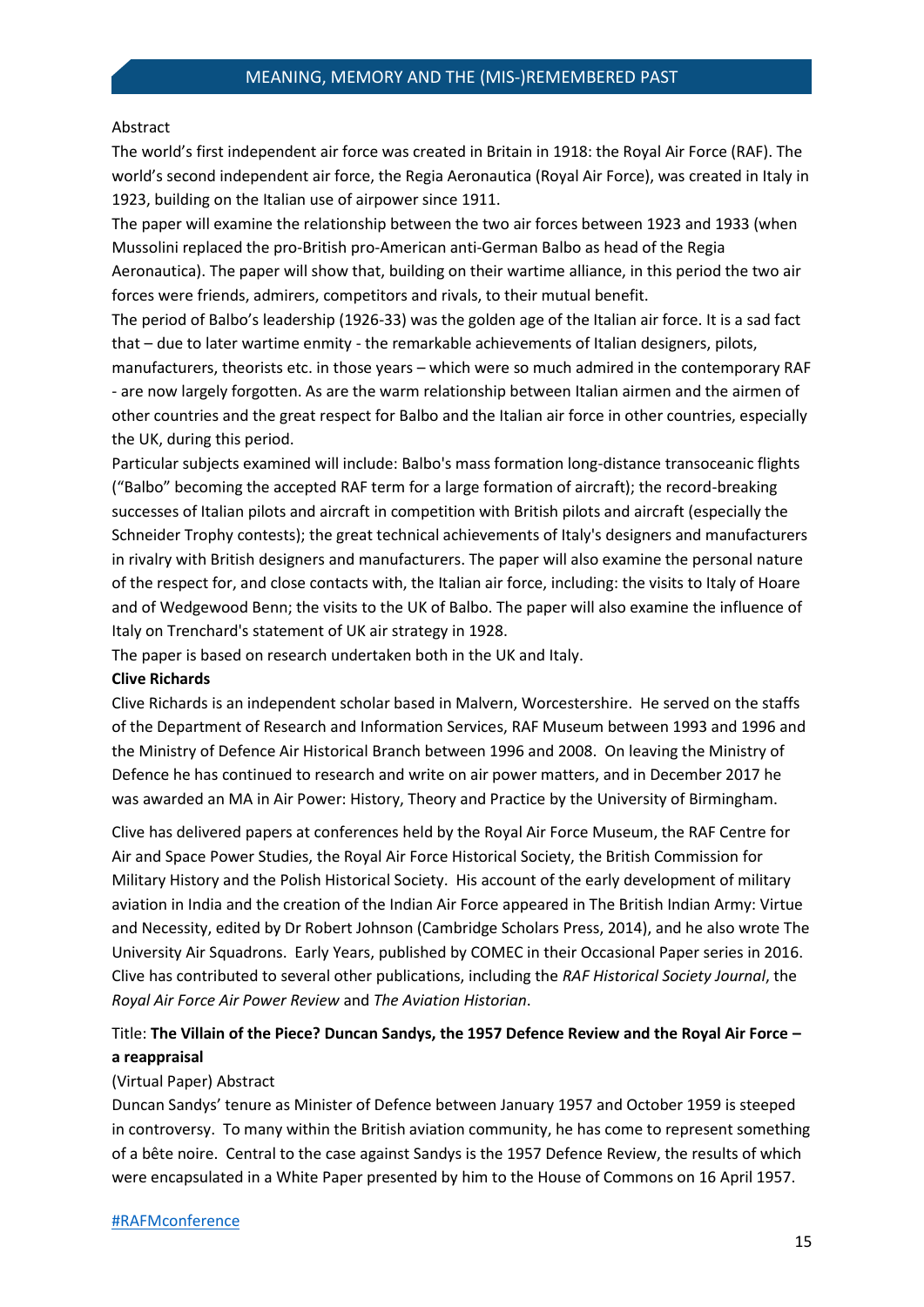Accounts of Sandys' period in office, from a Royal Air Force perspective, have revolved largely around his role in shaping and delivering the Review, and the implications of the latter both for the Service and the UK military aircraft industry. The enduring view of Sandys, both within and outside the RAF, has been that of a stubborn, opinionated and abrasive man, who sought to use his position to press his misguided views on the Services with little or no regard for the arguments of the Service staffs or his own military and civilian advisors. 'To this day', Andrew Brookes observed in 2007, 'it is common for even senior RAF speakers to heap opprobrium on Sandys and to imply that he tried singlehandedly to impose over-inflated policies on the RAF.'

To what degree, however, is this an accurate portrayal of the Defence Review? It can be argued that the accepted narrative 'mis-remembers' the events of 1957, insofar as it neglects the wider military, strategic, economic and social context against which the Review took place. Moreover, in concentrating upon Sandys' role, many commentators have tended to neglect the contribution of other individuals and groups to the Review process. Drawing on a range of primary and secondary sources, this paper will seek to reappraise the circumstances that led to the Review, the players that took part and the factors that shaped their positions.

#### **Molly Sampson**

Molly Sampson has been studying the Women's Army Corps during the Second World War for the last decade, with special focus on the Third WAC Training Center and service in the European Theater of Operations. She enjoys bridging the gap between academic and public history. In 2021, her exhibit "Triple Victory of the 6888th" opened at the 6th Cavalry Museum in Fort Oglethorpe, Georgia. This exhibit tells the story of the first and only Black Women's Army Corps unit to serve overseas during the Second World War, and their monumental success as the most efficient postal unit in the ETO. Currently, Sampson serves as the Executive Director of the Maritime Museum of Sandusky.

# Title: **Wacs Keep 'Em Flying"—the Women's Army Corps and the Army Air Forces in the European Theatre of Operations, 1943-1945**

## Abstract

Women's service in the Second World War is often misremembered or has fallen away from public memory. While focus is given to pilots and GIs, the women of the U.S. Army Air Forces who served in the European Theatre of Operations (ETO) in the latter years of the war are largely ignored. On July 16, 1943, 574 women of the 1st WAAC Separate Battalion landed in Scotland, the first members of the Women's Army Corps (WAC) assigned to overseas duty in the ETO. They were sent to Eighth Air Force stations across Britain, taking over jobs previously done by the WAAF. During the Second World War, thousands of Wacs were sent overseas and assigned to hundreds of occupational specialties in a variety of units, but it would be the Army Air Forces that would be the earliest and most accepting of women in the ranks. However, the service of the "Air Wacs" was not without struggles. The more than 3000 Air Wacs had to deal with a range of issues, from inadequate uniforms to sexism while still filling crucial support roles. Working hard to prove themselves, the women excelled at their work. General Eaker, initial commander of the Eighth Air Force, stated in 1945, "It was not long before they were the best we had…other forces followed our lead." Despite this, women like Cpl. Flora Ausenbaugh, a teletype operator assigned to Eighth Air Force Headquarters, have had their service nearly forgotten in the decades since the end of the war, and even more quickly as we lose them from living memory. Studying not only the official histories of the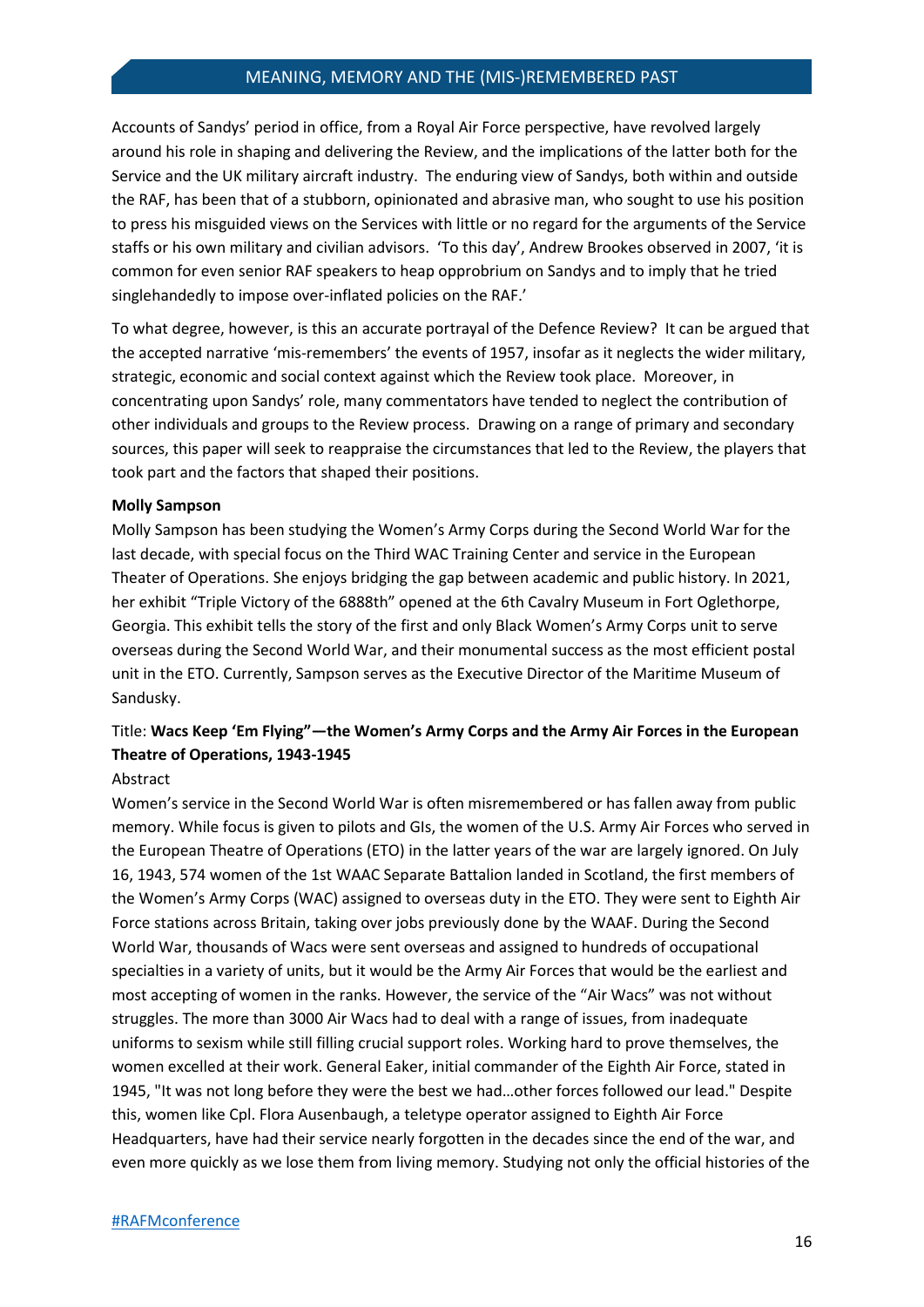U.S. Army Air Forces and Women's Army Corps in the European Theatre of Operations, but also the personal accounts of women will provide an insightful view into the unique experiences of Air Wacs in England.

#### **Jennifer Scott**

Jennifer Scott joined the Royal Air Force Museum as the Trenchard Project Archivist in February 2020. She has previously worked in archival roles at The British Library and Westminster Abbey. Her role involves cataloguing, conserving and digitising the personal papers of MRAF Viscount Trenchard, in order to increase the accessibility of the unique collection. In 2021, Jennifer presented research on '"One continual fight": Trenchard's application of air power thinking in the RAF and Metropolitan Police' at the New Thinking in Air Power Conference.

## Title: **'Rarely seen - and still more rarely heard': Trenchard's curation of his image through his personal archive.**

#### Abstract

Throughout historiography, MRAF Viscount Trenchard is remembered enigmatically, opinions on his motivations are strikingly divided. This paper will explore how the act of self-editing within Trenchard's personal archive has contributed towards this conclusion, and whether this is an accidental outcome or more carefully engineered on his part.

Trenchard believed in the importance of record keeping. Over the course of his career, he compiled a selection of documents which could be used by biographers to represent the sum of his work. The Trenchard Archive presents a comprehensive record of events from his early military career in the Royal Scots Fusiliers, service with the Royal Flying Corps and the RAF's Independent Air Force during the First World War, his positions as Chief of the Air Staff and Commissioner of the Metropolitan Police Force through to his later political, industrial, and commercial activities until the end of his life. However, a surface level reading of these 651 files still doesn't give much insight into their creator's personality.

Whether consciously or un-consciously, the papers which Trenchard chose not to keep influence our reading of the Archive as much as the ones he did. Gaps in correspondence create a sometimes-onesided conversation where Trenchard's own voice is absent. Contrastingly, elsewhere there is significant evidence of his attempts to pragmatically navigate contentious issues, particularly the Royal Air Force's foray into Imperial policing following its creation as an independent service. The end result illustrates the contradictions between Trenchard's desire to chronicle the past yet still have control over how it is remembered.

Overall, by using examples from the Trenchard Archive, particularly during his tenure as Chief of the Air Staff between 1919-1930, it is possible to explore how Trenchard's extensive curation of his personal image affects our understanding of him as a man and a leader.

#### **James Slaughter**

James Slaughter is a Senior Graduate Instructor/Adjunct Professor at Norwich University in Vermont, U.S.A., and a high school teacher. He completed his PhD at the University of Wolverhampton under Professor John Buckley in 2020. He holds degrees from West Virginia University, Marshall University, and Norwich University. He has a lifelong interest in World War II but specializes in developments in technology and doctrine in France and Germany in the interwar period from 1919 to 1939. He is also interested in combined arms warfare during World War II in the European Theater of Operations. His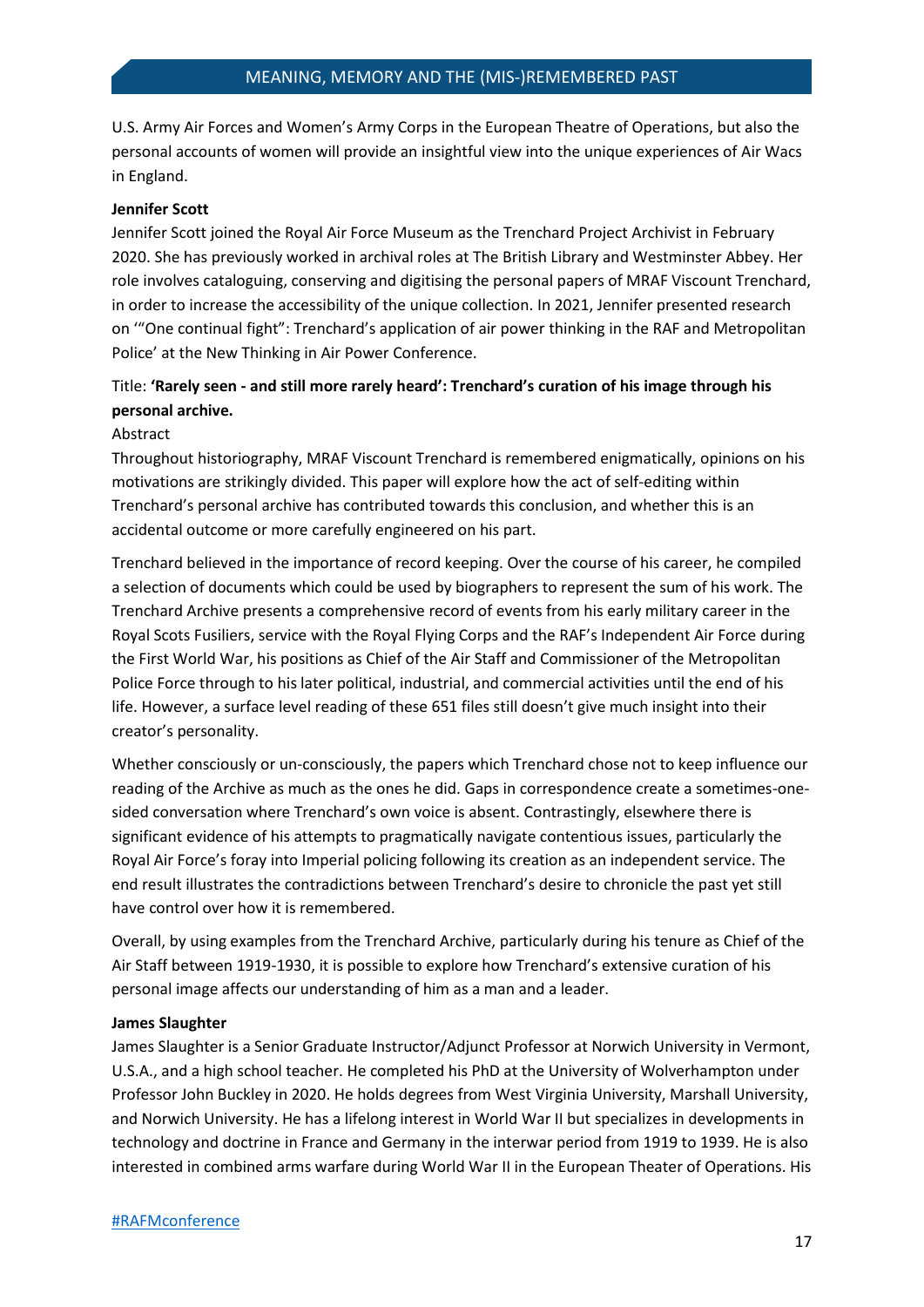secondary fields include the causes, course, and outcome of the American Civil War, and reform in history education in American high schools. He regularly presents and conferences in the U.S.A. and abroad. He is published academically and popularly, and his first two books will be completed and published in 2022 or early 2023. He currently lives in South Carolina with his wife Stacy, son Logan, and dog Bear, and regularly enjoys scuba and fishing.

## Title: **Re-remembering the French Aircraft Industry 1937 to 1940** Abstract

The French aircraft industry is much maligned in historical memory, just as the service it primarily served, the French Air Force. It is indeed true that many French combat aircraft continued to be delivered incomplete up to May 10, 1940. Further, many French aircraft lagged behind their competitors in a decade where aircraft designs were outdated within months. However, these failings conceal a complicated truth.

The convoluted political complications associated with the nationalization and modernization of the French Aircraft industry in the late 1930s, with the enigmatic and divisive Pierre Cot at their core, and the vilification of French airpower from Riom to the present conceal an inconvenient truth: without the extensive reorganization and modernization of the industry, France would have been in even more dire straits in May and June 1940.

The French aircraft industry prior to modernization remained largely an atelier affair. Although it produced functional aircraft, many of its production techniques predated World War I; modern metal monoplanes were assembled by hand in works more attuned to the stick and canvas of 1915. The results showed as production numbers were low and the lack of modern machinery made modern designs at best shaky and at worst dangerous, but always slow.

Instead of condemning France, the modernization of the aircraft industry was in fact, one of the best efforts at saving France, as it dispersed a strategically vulnerable industry, modernized production processes, and in the end produced respectable numbers of good aircraft, and given slightly more time due to the external delays in the economy that made France vulnerable at the worst possible moment, combined with questionable reorganization of the French Air Force right before the war, might have saved France.

## **Russell Smith**

Russell Smith is an M.A History scholarship student at the University of Leicester, due to start as a Scholarship PhD candidate at the University of Glasgow later in the year, with a view to further exploring the service and legacy of wartime RAF service volunteers.

He has been a Research Volunteer with the Royal Air Force Museum for three years, both focusing upon exploring the RAF's wartime and post-war race relations, with particular interest in the RAF's own Windrush legacy. A published author, he has also written and contributed to access and learning events on Black British Military History at Leeds City Museum and at fan conventions. He has served as a Heritage Ambassador for the Tottenham Hotspur Foundation and in this role has researched, written and performed historical works. He has previously chaired the University of Florida Panel on African American Military Service in World War One, and been a staff member of the most recent two Historical Fictions Conferences.

Title: **Proud of their race and loyal to Britain - The education of Black Caribbean RAF personnel and the path to leadership**

#### [#RAFMconference](https://twitter.com/hashtag/RAFMconference?f=live)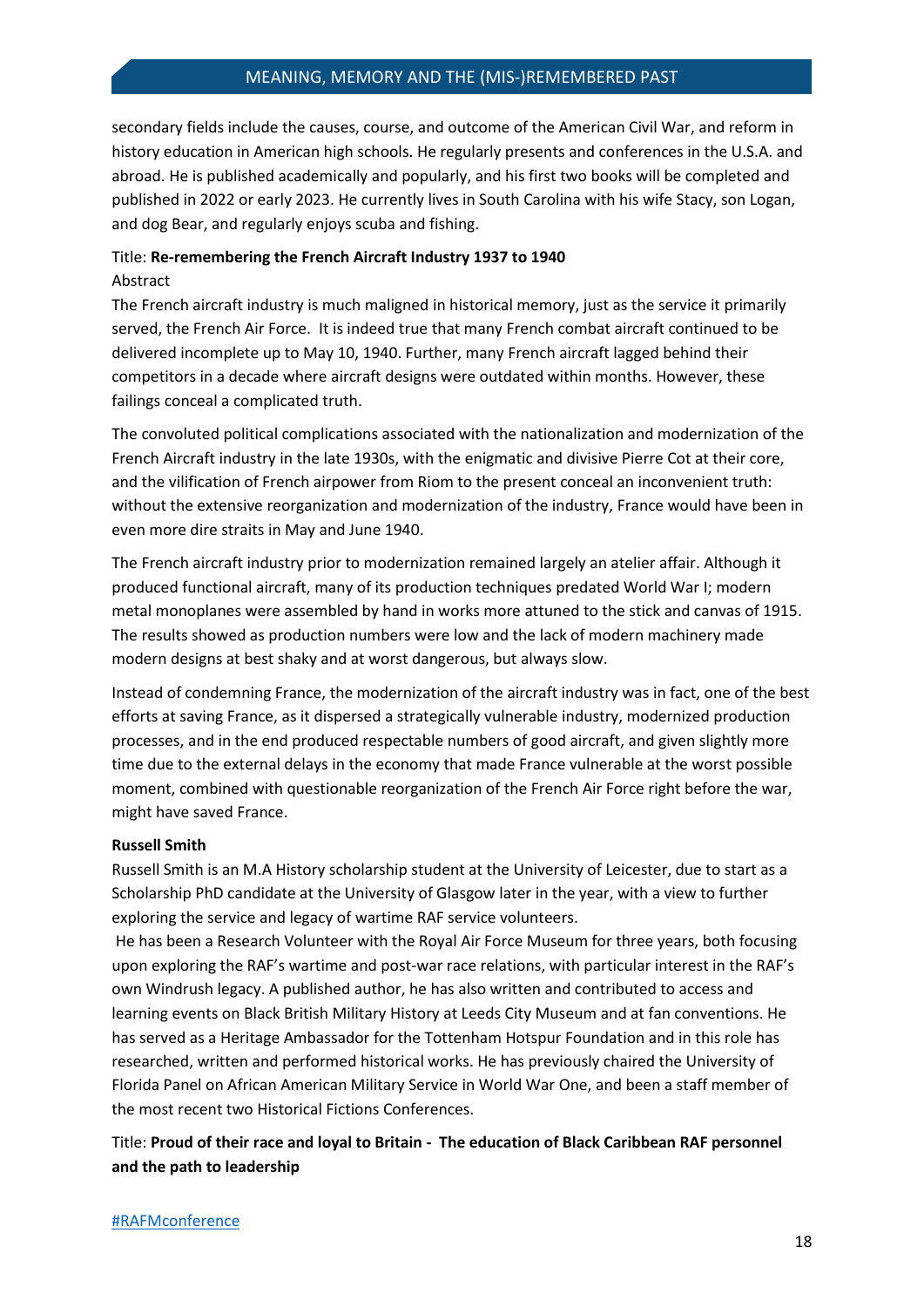#### Abstract

This paper follows research into the earlier education of wartime Black Caribbean RAF service personnel and how the combination of this and their RAF training helped to shape future leadership roles. This paper examines how the Anglicised school system many underwent in shaping their world view and their idea of social justice and asks how much this was a factor in professions chosen outside the RAF, with reading law being a common thread. This paper also asks whether such career paths influenced some prominence in activist work which developed over similar time, of which Errol Walton Barrow, Dudley Thompson and Billy Strachan operate as some key examples. This paper also offers some comparison which can be made across other British colonies as to how the motives of the Colonial Office fitted into to their educational systems.

#### **Christopher Sommer**

Christopher Sommer is a Research Associate at the Institute of Material Culture at the Carl von Ossietzky University in Oldenburg, Germany. His research interests include the representation of immigration in museums, currently with a focus on the New Zealand context, and the transnational representation of military history in museums.

He completed degrees in History and Museum Studies in Mannheim (Germany) and Oldenburg (Germany). He received an International Doctoral Scholarship at the University of Auckland (New Zealand) and completed his PhD there in 2016.

From 2018–2020 he coordinated two digitization projects at the Institute of Material Culture funded by the Ministry for Science and Culture of Lower Saxony. Both projects endeavour to integrate blended learning and game-based learning concepts into the curriculum and improve digital literacy.

His current research project "Taming War - The representation and perception of war in military history museums", funded by the German Research Foundation, explores visitor perceptions of war and violence in Germany, England and New Zealand with special emphasis on the use of large-scale exhibits and scale models.

Employing unconventional interviewing techniques such as participatory professional wargames and Lego Serious Play sessions, he aims to expand methodologies of museum visitor research.

# Title: **Building perceptions – Exploring representations of aerial warfare at the German Air Force Museum via LEGO Serious Play**

## Abstract

The modern military history museum in democratic systems endeavours to be an environment where the human condition and current geopolitical developments can be discussed. However, this aspiration is often obstructed by constant political pressure and conflicts with national master narratives or popular opinion. Similarly, museums under autocratic systems or influenced by conservative politics tend toward the dissemination of propaganda and become tools to forge a national master narrative that consciously misremembers and forgets.

Representations of aerial warfare, especially in museums that are sponsored or managed by the armed forces, have the potential to be highly controversial and at the same time overly heroic. Aerial warfare usually causes significant civilian casualties, whether as collateral or by design. Can those be justified as militarily necessary and a means to an end? Are personnel involved in such operations to be lauded or vilified? Reflections on such topics and the cultural history of aerial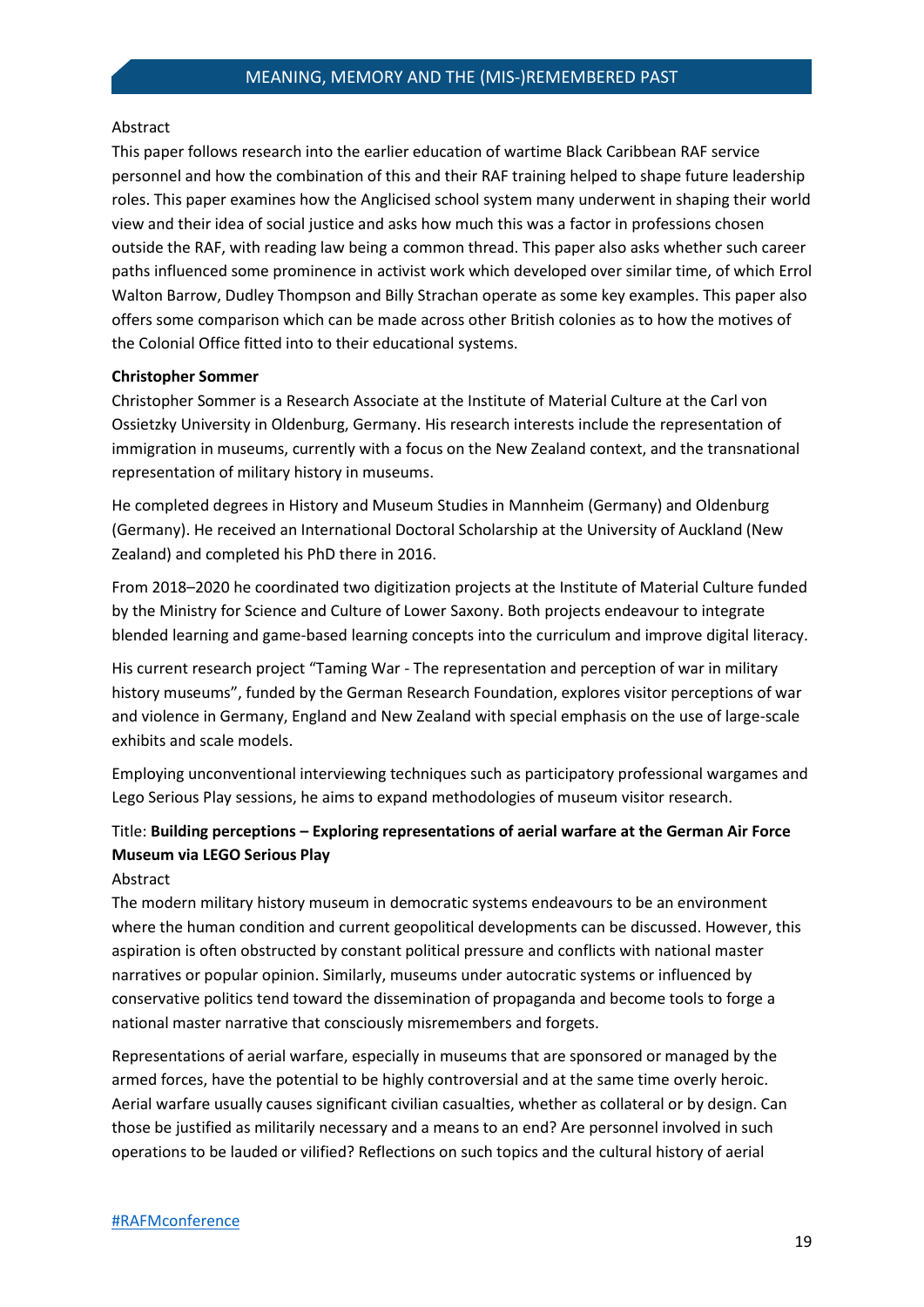warfare, however, are seldom found in contemporary exhibitions. Instead, technical aspects are the focus, complicating a multi-faceted narrative.

The majority of visitors to these institutions are not military personnel, veterans, or specialists, but rather families and the average consumer. War exhibitions may currently be en vogue, but how do these visitors perceive such exhibitions, and do they recognise them as elaborate simulations of history?

I will compare depictions of aerial warfare in German and English-speaking contexts, contrasting different narratives and biases. Based on qualitative visitor interviews using LEGO Serious Play1 at the German Air Force Museum in Berlin, I will also discuss the perception and affective potential of such displays with special emphasis on the effect of large exhibits.

#### **Michael Terry**

Michael Terry is an early career researcher currently writing a thesis for the Open University on the Representation of First World War Aerial Combat in Literature. His work aims to highlight the significance of this under-researched body of writing and examine how the literature is highly distinct, confounding our general expectations of what First World War literature should be like, and how it helped form a mythology about early aerial combat that persists to this day.

Although Michael's work is heavily related to history, his professional background and his Bachelor's and Master's degrees are in English, and so my work involves the close analysis of texts. As well as novels and memoirs, Michael studies combat reports, diaries, letters, wartime communiques, newspaper articles and publication records. Michael's research work is at military archives like the Imperial War Museum and also publication archives relevant to the literature he examines.

In January 2021 Michael presented to the Institut Historique Allemand about the 1934 aviation novel Winged Victory and in March 2021 he was an entrant in the 'Three Minute Military Thesis' competition for the British Commission for Military History.

# Title: **Writing the Knights of the Air: The Literature and Memory of the First World War Fighter Pilot**

## Abstract

The First World War remains a conflict whose memory in Britain is dominated by themes of loss and futility. Efforts by many military historians to re-evaluate how that war should be seen have had little effect on the war's presence in culture. In particular the overwhelmingly cynical nature of its literature persists. There is one major exception: the literature of First World War aerial combat. As exemplified by Biggles and the stories of the aces, books about the first war in the air can focus on glamorous themes like chivalry and sportsmanship that remain largely unthinkable in novels of trench warfare. The image of the early fighter pilot as a modern form of knight is one that remains strong today. This mythology has often obscured the brutal reality of how that air war was actually fought.

This unusual divergence of First World War air combat literature from other writings on the war has remained almost entirely unexplored by scholars, despite the insights such a study could provide into the puzzle of how we remember war. My work, based on extensive research of books and in military and publishing archives, aims to change this by providing an understanding of how early air combat literature was written, published and read. This paper provides an overview of how and why the fighter pilot's divergence in literature and memory occurred. It explores the origins of fighter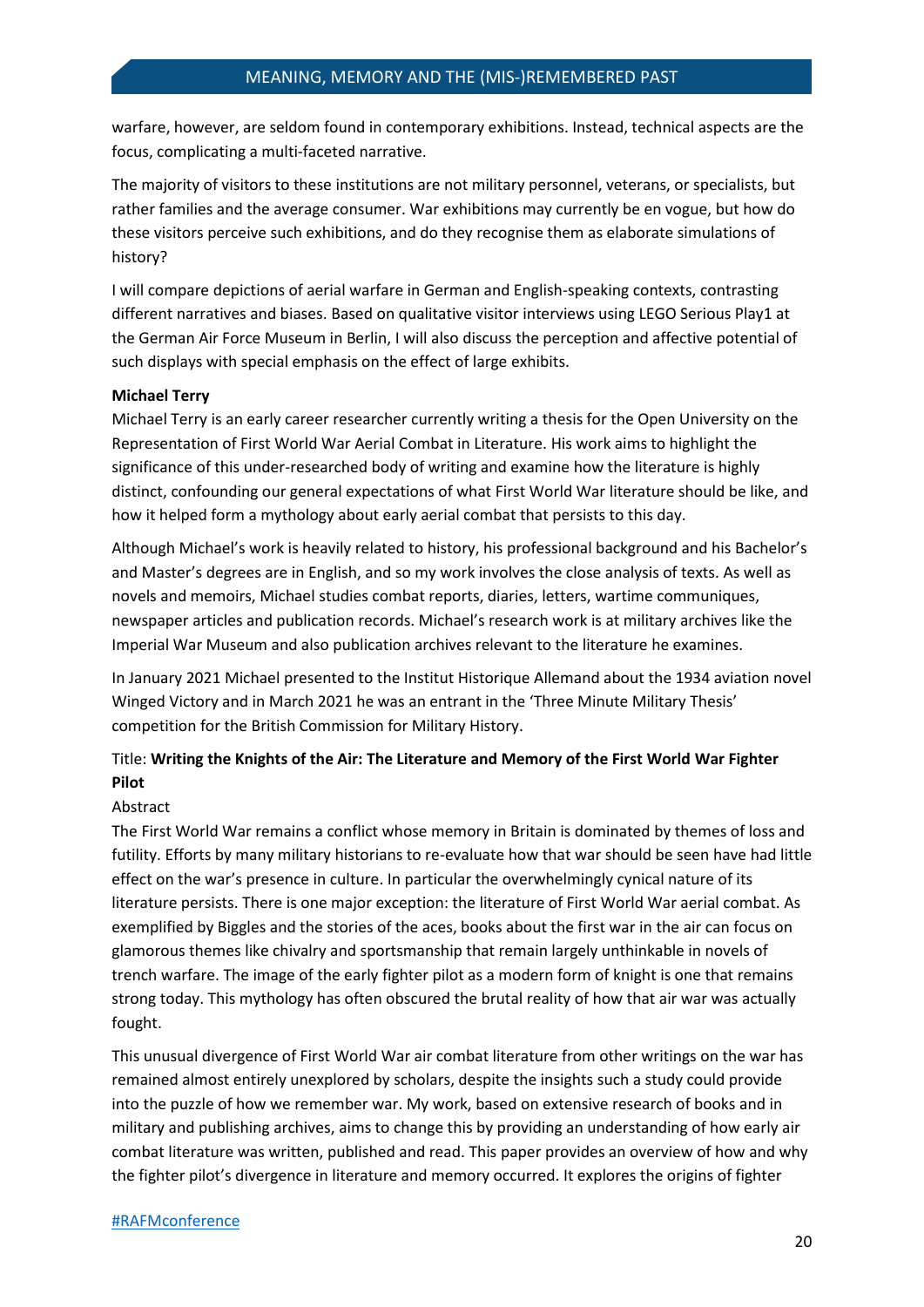pilot mythology during the First World War, the emergence of his distinct literature in the 1930s, and the survival of the themes of that literature after the Second World War and beyond, in a time when all other positive representations of the First World War in literature were being quietly forgotten.

#### **Gerald A. WHITE, JR**

Gerald White is a retired US Air Force historian with 20 years experience at 4 different wings, a staff agency and a major command, including 2 combat deployments as a civilian historian to Iraq (2007) and Afghanistan (2012). He is now an independent history researcher, with a primary interest in the development of air resupply in India and Burma before & during the Second World War. He has written The Great Snafu Fleet; 1st Combat Cargo/344th Airdrome/326th Troop Carrier Squadron in WW II's CBI Theater, published April 2001 (Xlibris Press), which was developed from a graduate paper. More recently, the RAF Historical Society Journal published Manna from Heaven: Development of Aerial Resupply in India & Burma – 1942-1943 in their Spring 2014 issue, developed from a paper presented at the November 2013 Southern Conference on British Studies Annual Meeting.

Gerald's previous work includes researching and writing fifteen annual/multi-year official wing histories and eight classified chronological monthly historical reports while deployed. Other products include brochures, pamphlets and oral history interviews. A project looking at Tuskegee Airmen meteorologists resulted in a presentation at the American Meteorological Society Annual Meeting, Atlanta, GA in 2006, then published as "Tuskegee (Weather) Airmen; Black Meteorologists in World War II," in the Air Power History, Summer 2006 issue.

# Title: **The Forgotten Contributor to the Forgotten War: The Cotton Supply-Dropping Parachute of India**

#### Abstract

While Second World War campaigns in Burma and eastern India are receiving more attention of late, they largely remain a forgotten war. Moreover, the historiography has glossed over a key innovation enabling air supply of Lieutenant General Bill Slim's 14th Army drive to liberate Rangoon in an environment bereft of the roads, railroads or rivers normally required for logistical support of land operations.

This innovation was the 18' diameter cotton parachute, designed, tested, improved and produced primarily in India. No cotton parachute production existed in India prior to the Second World War. Identifying a pressing need, the British Indian Army essentially conducted an end-run around the RAF in 1941 to design and test a supply dropping parachute and related equipment, produced locally with locally sourced materials. Over the next four years, what started as a trickle became a torrent, with Indian looms and factories producing over 4 million supply dropping parachutes, at a significant cost to Indian domestic needs.

From helping supply Fort Hertz in Northern Burma, to keeping Orde Wingate's Chindits supplied without a logistical train, to daring deliveries over the "Tennis Court" and other tiny and contested drop zones at Imphal and Kohima, bundled supplies were delivered under this 18' canopy. Later, the jute industry and 14th Army tried to replicate this success but could not. Nevertheless, "parajutes" seem to feature in many Burma campaign accounts, obscuring the essential contribution of cotton supply parachutes.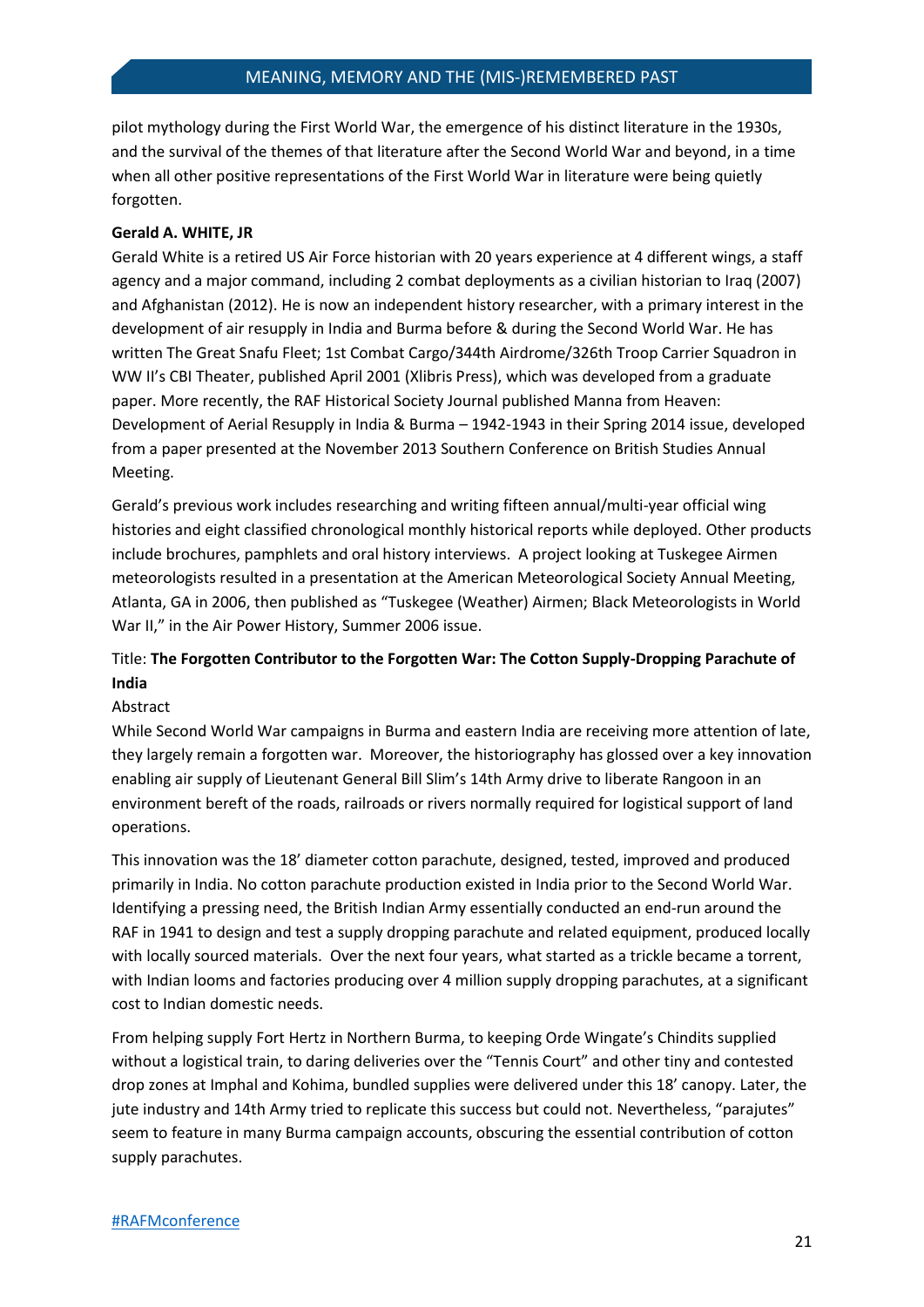Using primary archival source material, this paper will explore circumstances surrounding the 18' cotton parachute's creation, production and key role in the land campaigns to retake Burma, historically the largest air-supplied campaign ever. While the RAF in India had a miniscule pre-war supply dropping capability, creating the components and building the war-time system was primarily Army driven with RAF inputs, something not generally known as public perceptions were shaped by images of parachute-delivered supplies falling from RAF Dakotas. While air supply required multiple "key" innovations, with the absence of any crippling this effort, the 18' parachute can be viewed as the linchpin component, without which the supply dropping enterprise doesn't exist and the course of the war in Burma changes.

#### **Abby Whitlock**

Abby S. Whitlock graduated with a Bachelor of Arts with Honors in History and European Studies from the College of William and Mary in 2019, focusing on social, cultural, and military history and war as a cultural production. Her thesis, "A Return to Camelot?: British Identity, The Masculine Ideal, and the Romanticization of the Royal Flying Corps Image", took an interdisciplinary approach to identifying and analyzing the promotion of the Royal Flying Corps and the typical British airman's experience during the First World War. In November 2022, she will graduate from the University of Edinburgh with her MSc in History. Her dissertation, "Language and Sense of "Self" in the Royal Flying Corps: The Intersection of Class, Gender, and Culture", focuses on how Royal Flying Corps perceived themselves and their comrades in an attempt to analyze to what extent the role that Victorian and Edwardian social and cultural ideas influenced these perceptions and to what extent the nature of war played a role. She currently works at the National Gallery of Art in Washington DC for the Digital Experience Division, where she assists with project management, administrative support, and content planning for the institution's digital initiatives.

# Title: **The Flying Ace on the Silver Screen: Film Portrayals as an Illustration of the Evolving Masculine Ideal and the Reality of War**

#### Abstract

As the newest military branch by the start of the First World War, ultimately created through the innovations of the industrial era, the image of the Royal Flying Corps stemmed from three primary avenues: Britain's pre-war infatuation with aviation, the anonymous nature of industrial warfare in the trenches impacting public morale, and targeted recruitment tactics and medical examination criteria. These three avenues directly correlated with the British upper class perception of the ideal "masculine man", whose characteristics of chivalry, obedience, courage, and emotional strength were directly projected onto RFC servicemen. Represented through a close analysis of personal correspondence of pilots, there is a complex relationship between their personal perceptions of themselves and their comrades and the external perceptions forced upon them by high-ranking personnel, civilians, and the media. Pilots were certainly influenced by these external perceptions, with three common reactions taking shape: complete acceptance of these views and tailoring their own ideas, experiences, and views to assimilate; a more cautious approach that included reflection on the reality of war while finding room to accept some of these external views; and a complete rejection of these external views, underscoring the importance of combat experience in determining the image of servicemen.

Post-war film presents an interesting perspective on this RFC image, showing RFC life as one of an "artificial" camaraderie, formulated in the creation of an "us" vs "them" mentality, as a direct result